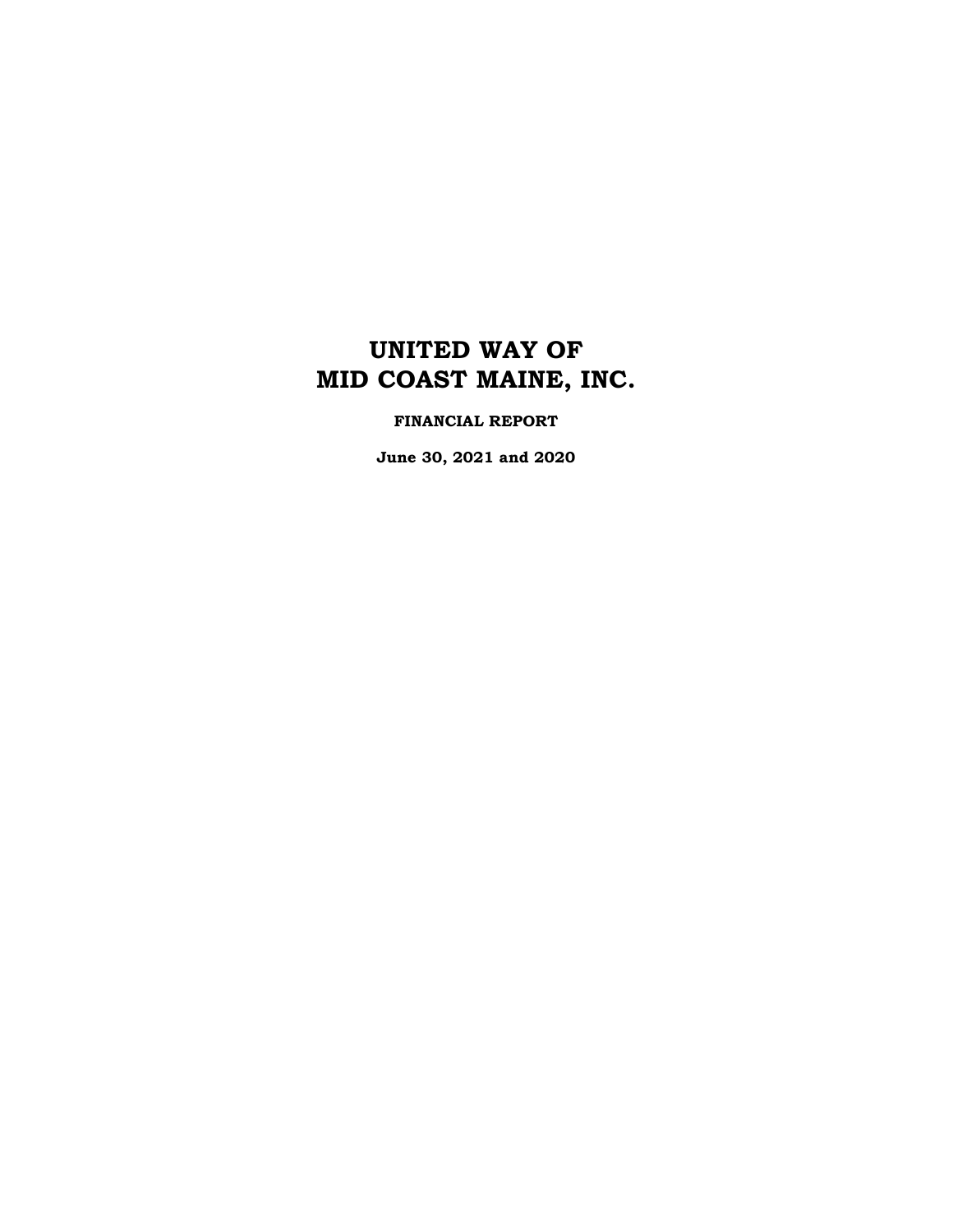# **TABLE OF CONTENTS**

**June 30, 2021 and 2020**

|                                          | Page No. |
|------------------------------------------|----------|
| Independent Auditor's Report             | 1        |
| Statements of Financial Position         | 3        |
| <b>Statements of Activities</b>          | 5        |
| <b>Statements of Functional Expenses</b> | 7        |
| Statements of Cash Flows                 | 9        |
| Notes to Financial Statements            | 10       |
| Supplementary Information                |          |
| Schedules of Partner Agency Funding      | 20       |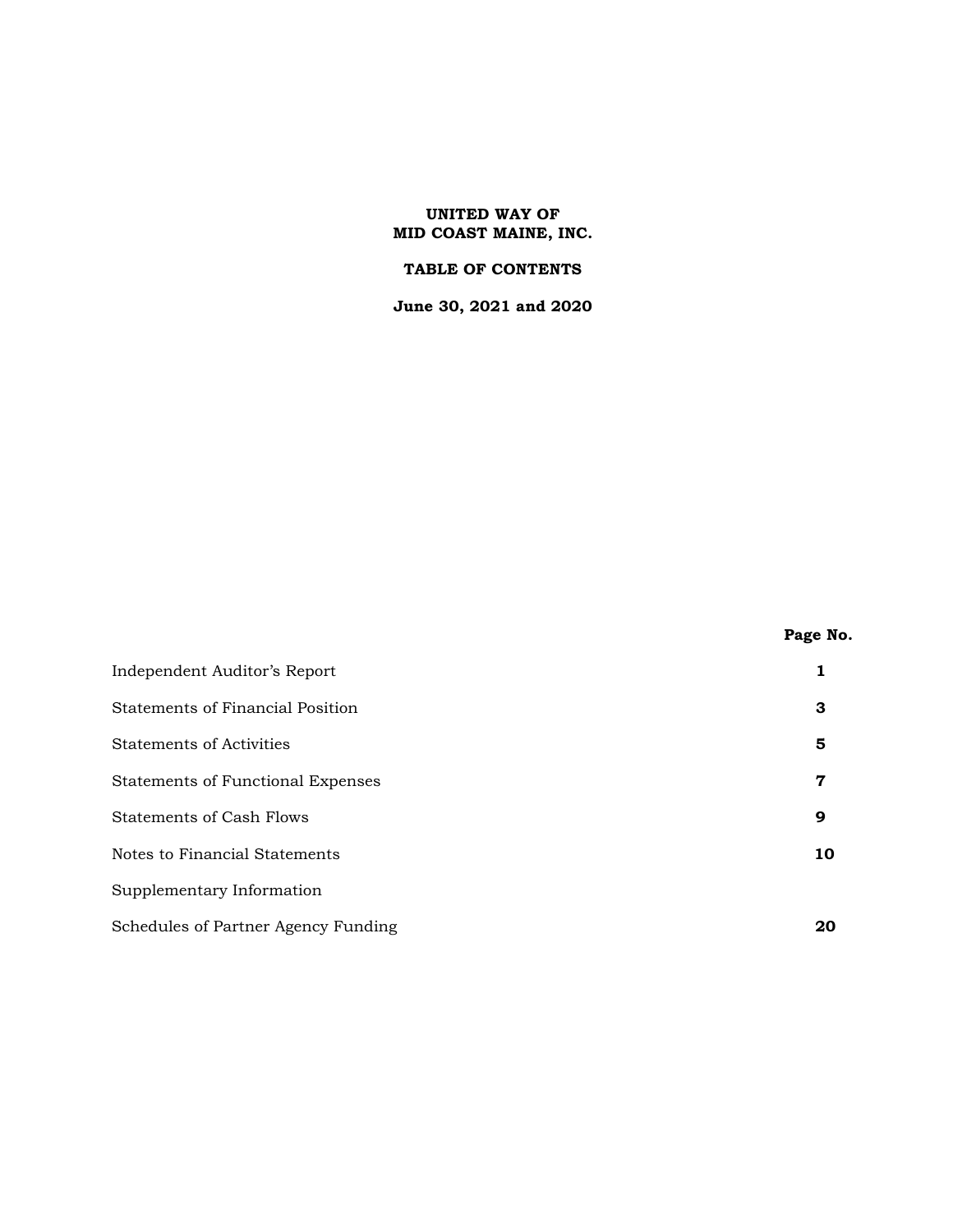

### INDEPENDENT AUDITOR'S REPORT

To the Board of Directors United Way of Mid Coast Maine, Inc. Bath, Maine

We have audited the accompanying financial statements of United Way of Mid Coast Maine, Inc. (a Maine nonprofit corporation), which comprise the statements of financial position as of June 30, 2021 and 2020, and the related statements of activities, functional expenses and cash flows for the years then ended, and the related notes to the financial statements.

#### Management's Responsibility for the Financial Statements

Management is responsible for the preparation and fair presentation of these financial statements in accordance with accounting principles generally accepted in the United States of America; this includes the design, implementation, and maintenance of internal control relevant to the preparation and fair presentation of financial statements that are free from material misstatement, whether due to fraud or error.

#### Auditor's Responsibility

Our responsibility is to express an opinion on these financial statements based on our audits. We conducted our audits in accordance with auditing standards generally accepted in the United States of America. Those standards require that we plan and perform the audits to obtain reasonable assurance about whether the financial statements are free from material misstatement.

An audit involves performing procedures to obtain audit evidence about the amounts and disclosures in the financial statements. The procedures selected depend on the auditor's judgment, including the assessment of the risks of material misstatement of the financial statements, whether due to fraud or error. In making those risk assessments, the auditor considers internal control relevant to the Organization's preparation and fair presentation of the financial statements in order to design audit procedures that are appropriate in the circumstances, but not for the purpose of expressing an opinion on the effectiveness of the Organization's internal control. Accordingly, we express no such opinion. An audit also includes evaluating the appropriateness of accounting policies used and the reasonableness of significant accounting estimates made by management, as well as evaluating the overall presentation of the financial statements.

We believe that the audit evidence we have obtained is sufficient and appropriate to provide a basis for our audit opinion.

#### Opinion

In our opinion, the financial statements referred to above present fairly, in all material respects, the financial position of United Way of Mid Coast Maine, Inc. as of June 30, 2021 and 2020, and the changes in its net assets and its cash flows for the years then ended in accordance with accounting principles generally accepted in the United States of America.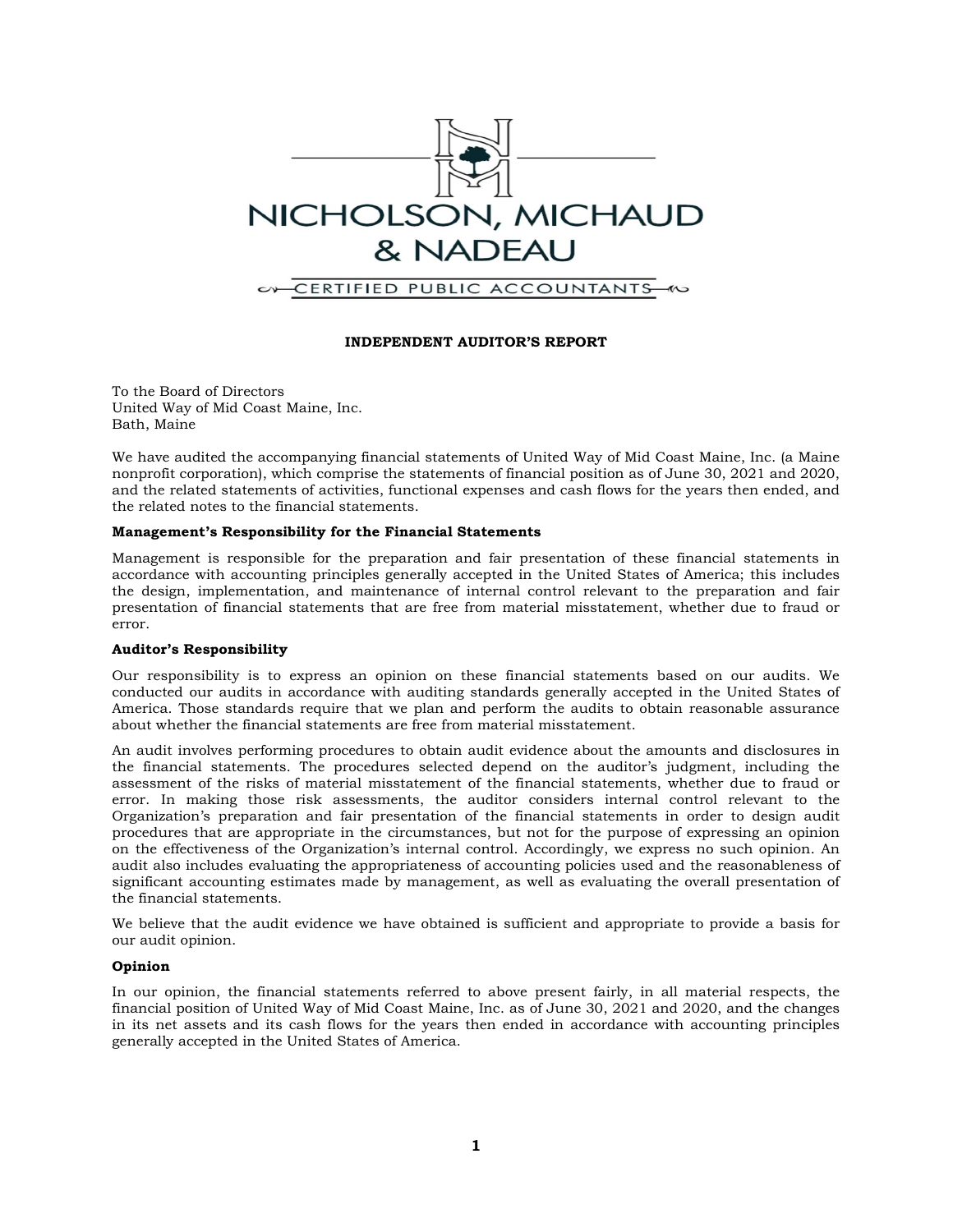#### Report on Supplementary Information

Our audit was conducted for the purpose of forming an opinion on the financial statements as a whole. The accompanying schedules of partner agency funding on pages 20 and 21 are presented for purposes of additional analysis and are not a required part of the financial statements. Such information is the responsibility of management and was derived from and related directly to the underlying accounting and other records used to prepare the financial statements. The information has been subjected to the auditing procedures applied in the audits of the financial statements and certain additional procedures, including comparing and reconciling such information directly to the underlying accounting and other records used to prepare the financial statements or to the financial statements themselves, and other additional procedures in accordance with auditing standards generally accepted in the United States of America. In our opinion, the information is fairly stated in all material respects in relation to the financial statements as a whole.

Millelson, Michael Wilsoleau

Waterville, Maine January 15, 2022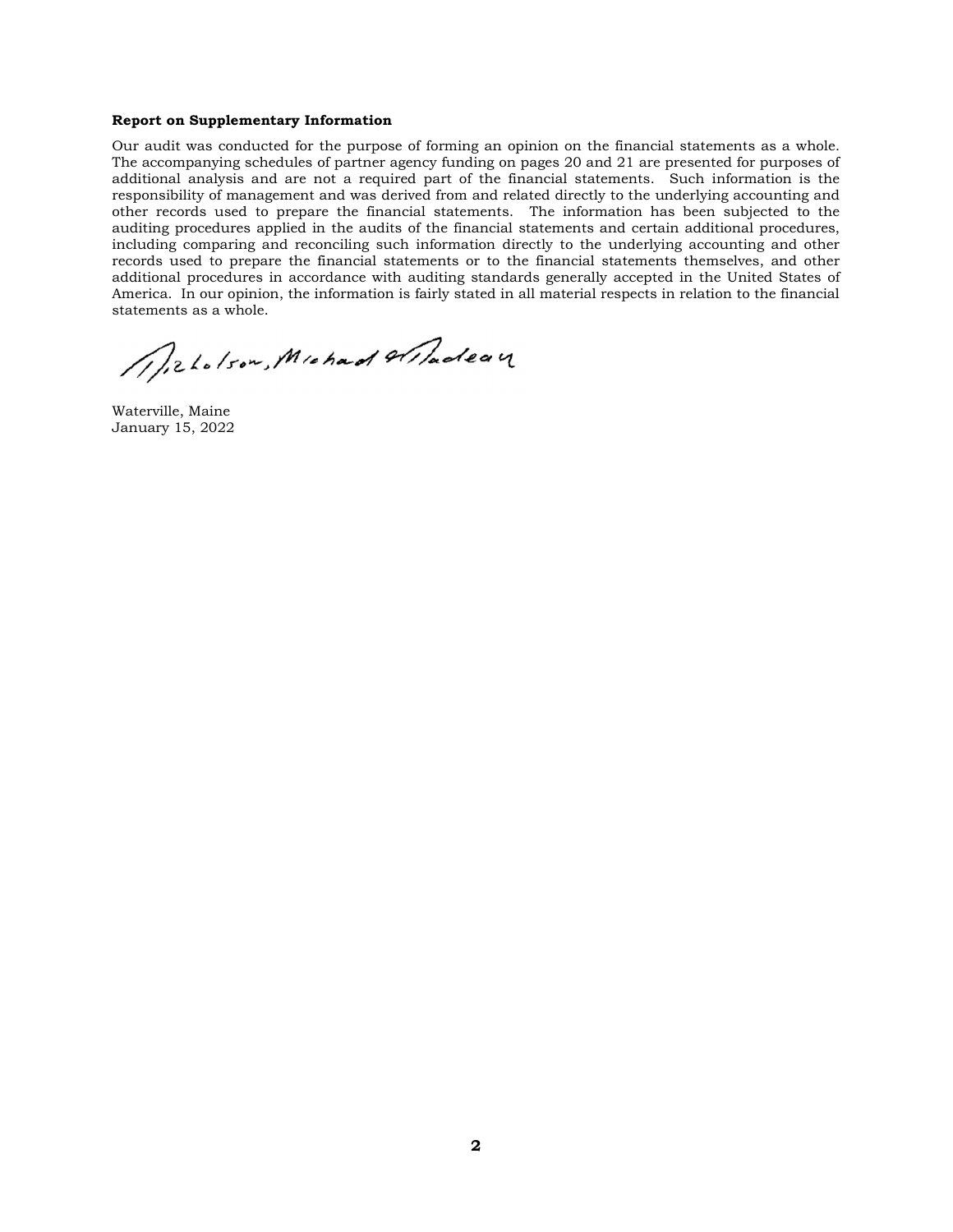# **STATEMENTS OF FINANCIAL POSITION**

# **June 30,**

# **ASSETS**

|                                                           | 2021          | 2020          |
|-----------------------------------------------------------|---------------|---------------|
| <b>Current Assets</b>                                     |               |               |
| Cash                                                      | \$<br>683,570 | \$<br>686,888 |
| Promises to give, net                                     | 561,707       | 626,315       |
| Other receivable                                          |               | 8,680         |
| Prepaid expenses                                          | 2,687         |               |
| Security deposit                                          | 4,838         | 4,838         |
| <b>Total Current Assets</b>                               | 1,252,802     | 1,326,721     |
| <b>Property, Plant and Equipment</b>                      |               |               |
| Equipment and fixtures                                    | 83,757        | 79,914        |
| Leasehold improvements                                    | 5,419         | 5,419         |
| Software                                                  | 57,236        | 57,236        |
| Total property, plant and equipment                       | 146,412       | 142,569       |
| Less: Accumulated depreciation                            | (139, 560)    | (137, 937)    |
| <b>Net Property, Plant and Equipment</b>                  | 6,852         | 4,632         |
| <b>Other Assets</b>                                       |               |               |
| Interest in assets held by the Maine Community Foundation | 499,185       | 383,697       |
| Certificates of deposit - board designated                |               | 56,458        |
| Investments - board designated                            | 576,805       | 520,250       |
| Investments - restricted                                  | 269,803       | 238,985       |
| <b>Total Other Assets</b>                                 | 1,345,793     | 1,199,390     |
| <b>Total Assets</b>                                       | 2,605,447     | 2,530,743     |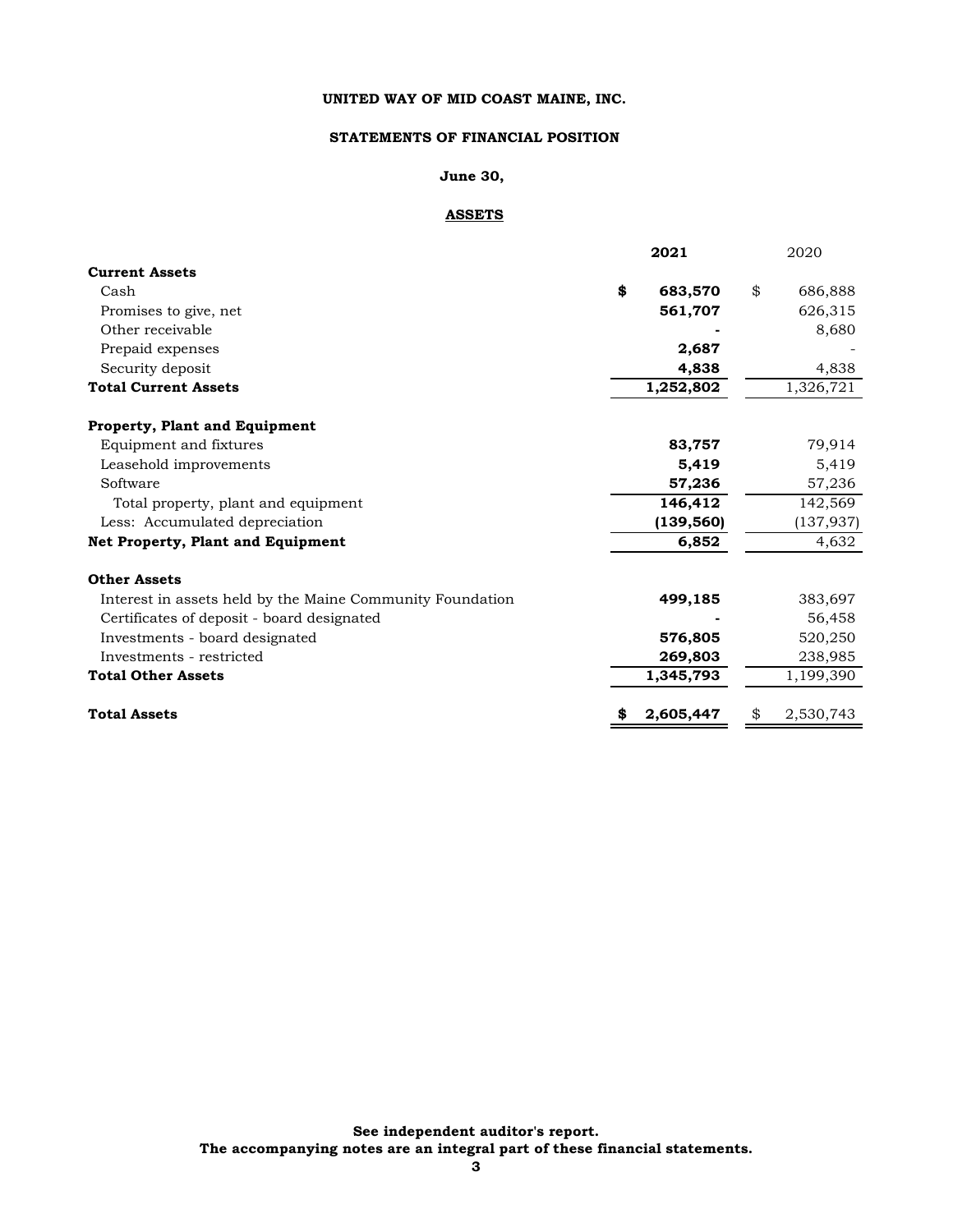# **STATEMENTS OF FINANCIAL POSITION**

# **June 30,**

# **LIABILITIES and NET ASSETS**

|                                         | 2021 |           | 2020 |           |
|-----------------------------------------|------|-----------|------|-----------|
| <b>Current Liabilities</b>              |      |           |      |           |
| Accounts payable - trade                | \$   | 12,426    | \$   | 4,962     |
| Partner agency allocations payable      |      | 382,398   |      | 371,772   |
| Designations payable                    |      | 160,741   |      | 170,894   |
| Accrued vacation                        |      | 31,615    |      | 36,956    |
| <b>Total Current Liabilities</b>        |      | 587,180   |      | 584,584   |
| <b>Other Liabilities</b>                |      |           |      |           |
| Paycheck Protection Program Loan        |      |           |      | 100,100   |
| <b>Total Liabilities</b>                |      | 587,180   |      | 684,684   |
| <b>Net Assets</b>                       |      |           |      |           |
| Without donor restrictions              |      |           |      |           |
| Board designated                        |      | 948,704   |      | 902,742   |
| Undesignated                            |      | 455,311   |      | 363,669   |
| With donor restrictions                 |      | 614,252   |      | 579,648   |
| <b>Total Net Assets</b>                 |      | 2,018,267 |      | 1,846,059 |
| <b>Total Liabilities and Net Assets</b> | \$   | 2,605,447 | \$   | 2,530,743 |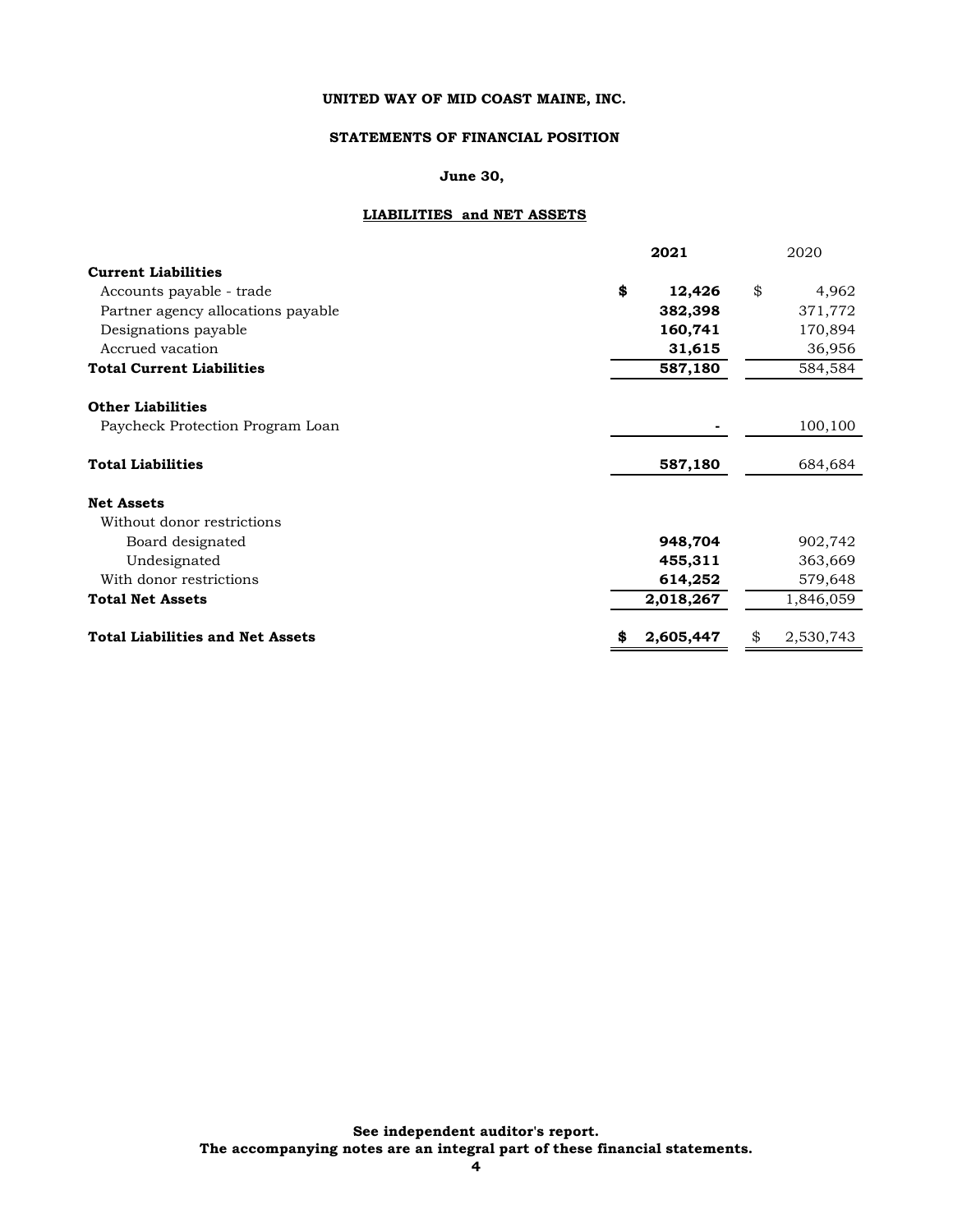### **STATEMENT OF ACTIVITIES**

|                                                    | <b>Without Donor</b> |                     | <b>With Donor</b>   |            |  |             |
|----------------------------------------------------|----------------------|---------------------|---------------------|------------|--|-------------|
|                                                    |                      | <b>Restrictions</b> | <b>Restrictions</b> |            |  | Total       |
| Revenues, Gains, and Other Support                 |                      |                     |                     |            |  |             |
| Campaign:                                          |                      |                     |                     |            |  |             |
| Gross campaign results                             | \$                   | 694,386             | \$                  | 859,290    |  | \$1,553,676 |
| Less donor designations                            |                      | (184, 012)          |                     |            |  | (184, 012)  |
| Less provision for uncollectible promises to give  |                      | (80, 393)           |                     | (80, 393)  |  | (160, 786)  |
| Net campaign results                               |                      | 429,981             |                     | 778,897    |  | 1,208,878   |
| Other gains and support:                           |                      |                     |                     |            |  |             |
| Interest income                                    |                      | 361                 |                     |            |  | 361         |
| Net investment return                              |                      | 4,007               |                     |            |  | 4,007       |
| Increase in interest in assets held by the Maine   |                      |                     |                     |            |  |             |
| Community Foundation                               |                      | 130,718             |                     |            |  | 130,718     |
| Non-campaign contributions and grants              |                      | 4,553               |                     | 91,494     |  | 96,047      |
| Designations from other United Ways                |                      | 167,917             |                     |            |  | 167,917     |
| Service fees                                       |                      | 29,203              |                     |            |  | 29,203      |
| Paycheck Protection Program loan forgiveness       |                      | 100,100             |                     |            |  | 100,100     |
| Net assets released from restrictions              |                      | 835,787             |                     | (835, 787) |  |             |
| Total other gains and support                      |                      | 1,272,646           |                     | (744, 293) |  | 528,353     |
| <b>Total Revenues, Gains, and Other Support</b>    |                      | 1,702,627           |                     | 34,604     |  | 1,737,231   |
| <b>Distributions and Functional Expenses</b>       |                      |                     |                     |            |  |             |
| Gross funds awarded/distributed                    |                      | 1,027,976           |                     |            |  | 1,027,976   |
| Less donor designations                            |                      | (184, 012)          |                     |            |  | (184, 012)  |
| Net funds awarded/distributed                      |                      | 843,964             |                     |            |  | 843,964     |
| Program (agency and community service)             |                      | 365,364             |                     |            |  | 365,364     |
| Management and general                             |                      | 83,415              |                     |            |  | 83,415      |
| Fundraising                                        |                      | 245,839             |                     |            |  | 245,839     |
| United Way Worldwide dues                          |                      | 26,441              |                     |            |  | 26,441      |
| <b>Total Distributions and Functional Expenses</b> |                      | 1,565,023           |                     |            |  | 1,565,023   |
| <b>Total Changes in Net Assets</b>                 |                      | 137,604             |                     | 34,604     |  | 172,208     |
| Net Assets at Beginning of Year                    |                      | 1,266,411           |                     | 579,648    |  | 1,846,059   |
| Net Assets at End of Year                          | \$                   | 1,404,015           | \$                  | 614,252    |  | \$2,018,267 |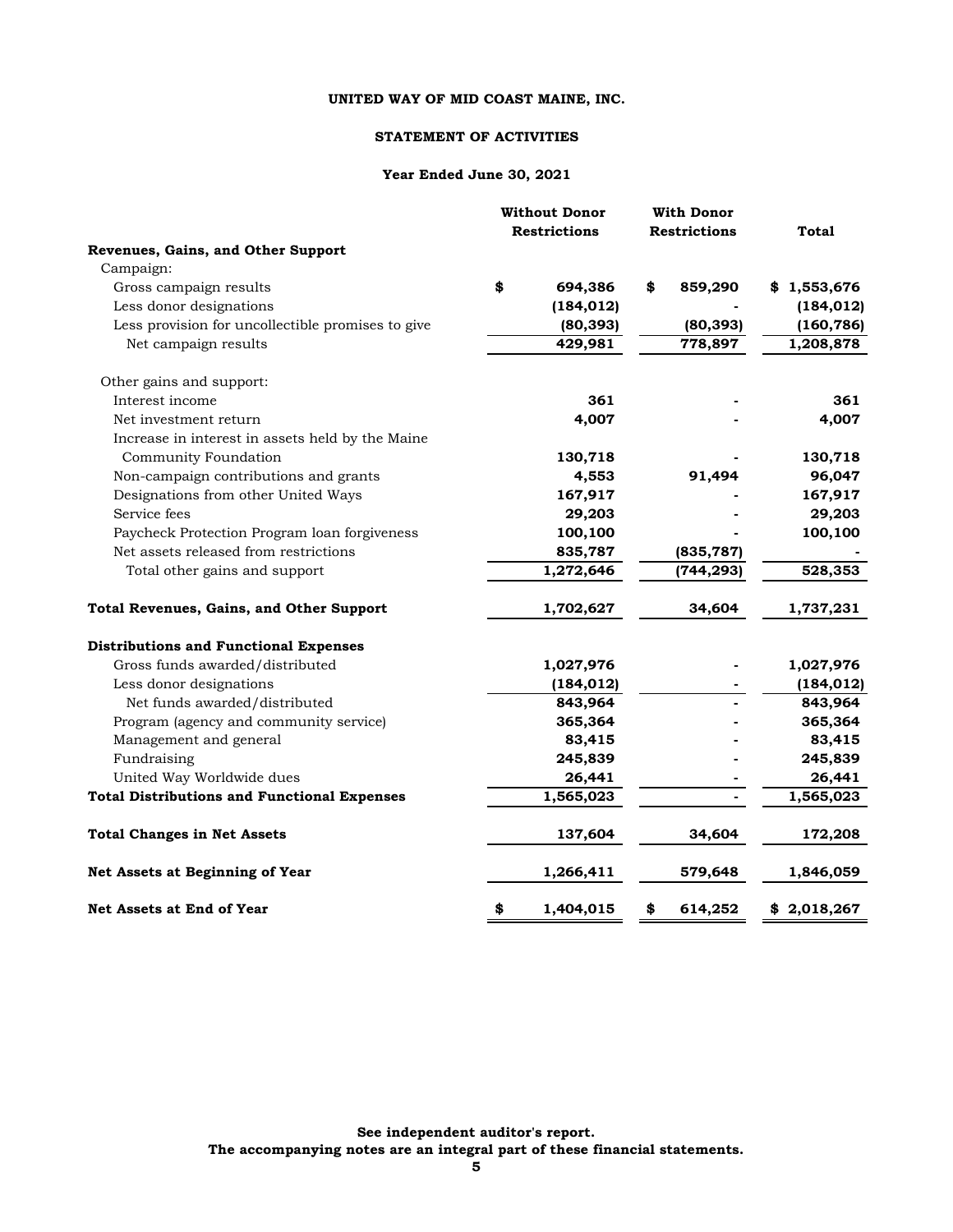### **STATEMENT OF ACTIVITIES**

|                                                    | <b>Without Donor</b> |                     | <b>With Donor</b> |                     |                 |
|----------------------------------------------------|----------------------|---------------------|-------------------|---------------------|-----------------|
|                                                    |                      | <b>Restrictions</b> |                   | <b>Restrictions</b> | <b>Total</b>    |
| Revenues, Gains, and Other Support                 |                      |                     |                   |                     |                 |
| Campaign:                                          |                      |                     |                   |                     |                 |
| Gross campaign results                             | \$                   | 661,292             | \$                | 869,139             | \$<br>1,530,431 |
| Less donor designations                            |                      | (204, 624)          |                   |                     | (204, 624)      |
| Less provision for uncollectible promises to give  |                      | (48, 334)           |                   | (48, 335)           | (96, 669)       |
| Net campaign results                               |                      | 408,334             |                   | 820,804             | 1,229,138       |
| Other gains and support:                           |                      |                     |                   |                     |                 |
| Interest income                                    |                      | 13,288              |                   |                     | 13,288          |
| Net investment return                              |                      | 11,813              |                   |                     | 11,813          |
| Increase in interest in assets held by the Maine   |                      |                     |                   |                     |                 |
| Community Foundation                               |                      | 3,035               |                   |                     | 3,035           |
| Non-campaign contributions and grants              |                      | 23,047              |                   | 257,922             | 280,969         |
| Designations from other United Ways                |                      | 208,829             |                   |                     | 208,829         |
| Service fees                                       |                      | 37,390              |                   |                     | 37,390          |
| Net assets released from restrictions              |                      | 1,148,393           |                   | (1, 148, 393)       |                 |
| Total other gains and support                      |                      | 1,445,795           |                   | (890, 471)          | 555,324         |
| <b>Total Revenues, Gains, and Other Support</b>    |                      | 1,854,129           |                   | (69, 667)           | 1,784,462       |
| <b>Distributions and Functional Expenses</b>       |                      |                     |                   |                     |                 |
| Gross funds awarded/distributed                    |                      | 1,342,691           |                   |                     | 1,342,691       |
| Less donor designations                            |                      | (204, 624)          |                   |                     | (204, 624)      |
| Net funds awarded/distributed                      |                      | 1,138,067           |                   |                     | 1,138,067       |
| Program (agency and community service)             |                      | 405,599             |                   |                     | 405,599         |
| Management and general                             |                      | 76,931              |                   |                     | 76,931          |
| Fundraising                                        |                      | 207,158             |                   |                     | 207,158         |
| United Way Worldwide dues                          |                      | 17,988              |                   |                     | 17,988          |
| <b>Total Distributions and Functional Expenses</b> |                      | 1,845,743           |                   |                     | 1,845,743       |
| <b>Total Changes in Net Assets</b>                 |                      | 8,386               |                   | (69, 667)           | (61, 281)       |
| Net Assets at Beginning of Year                    |                      | 1,258,025           |                   | 649,315             | 1,907,340       |
| Net Assets at End of Year                          | \$                   | 1,266,411           | \$                | 579,648             | \$<br>1,846,059 |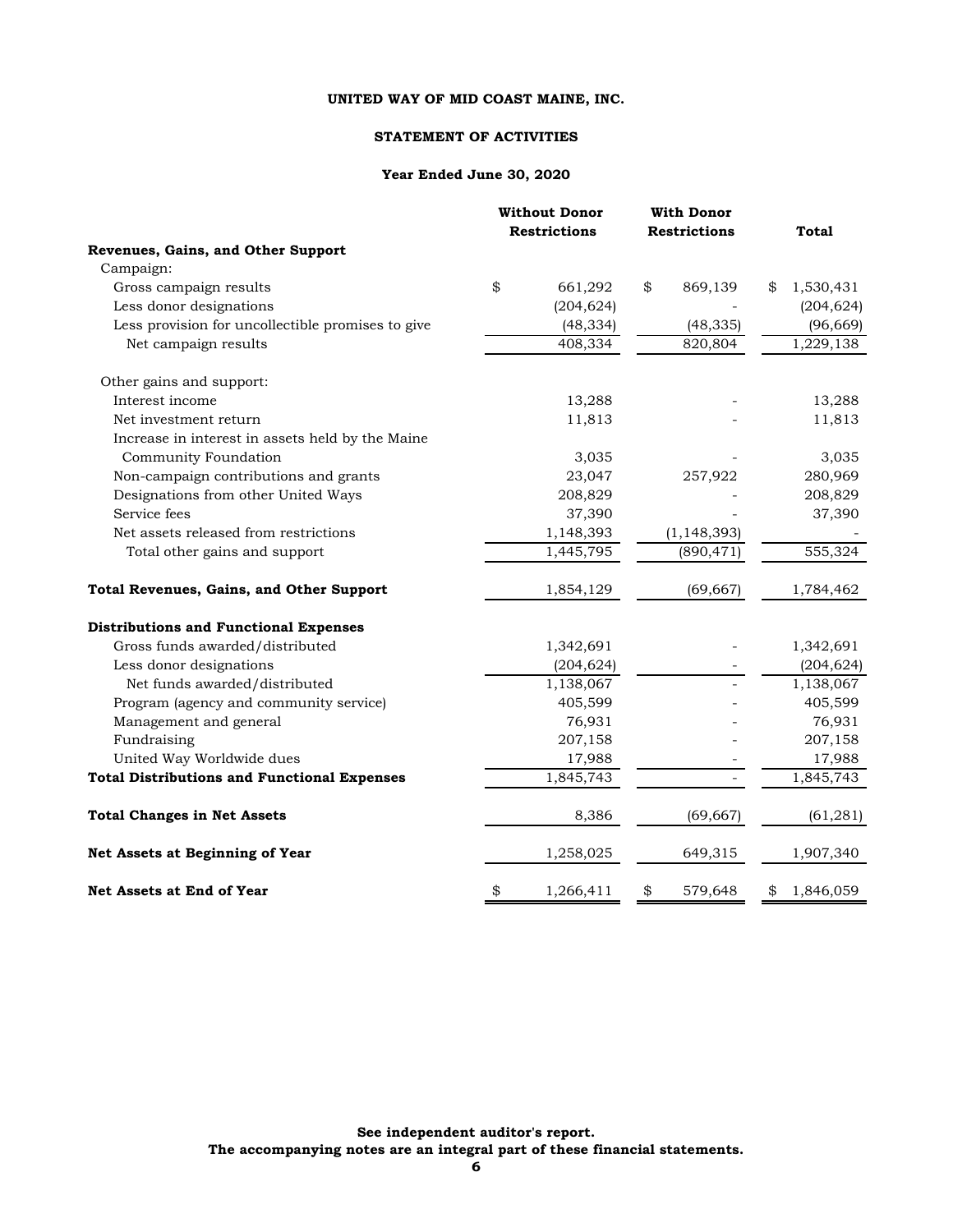# **STATEMENTS OF FUNCTIONAL EXPENSES**

|                            | Agency and<br>Community<br><b>Service</b> | <b>Management</b><br>and General | Fund<br>Raising | <b>Total</b>  |
|----------------------------|-------------------------------------------|----------------------------------|-----------------|---------------|
| Salaries                   | \$<br>235,405                             | \$<br>52,179                     | \$<br>141,518   | \$<br>429,102 |
| Employee benefits          | 47,631                                    | 10,558                           | 28,635          | 86,824        |
| Payroll taxes              | 19,062                                    | 4,225                            | 11,459          | 34,746        |
| Professional fees          | 15,055                                    | 3,915                            | 9,238           | 28,208        |
| Office expense             | 9,934                                     | 2,584                            | 6,096           | 18,614        |
| Telephone                  | 2,419                                     | 629                              | 1,485           | 4,533         |
| Postage and shipping       | 1,596                                     | 415                              | 980             | 2,991         |
| Occupancy                  | 19,431                                    | 5,053                            | 11,924          | 36,408        |
| Insurance                  | 3,082                                     | 802                              | 1,892           | 5,776         |
| Maintenance - equipment    | 3,511                                     | 913                              | 2,154           | 6,578         |
| Publications and software  | 1,182                                     | 308                              | 726             | 2,216         |
| Marketing                  | 2,090                                     | 543                              | 1,282           | 3,915         |
| Travel                     | 1,805                                     | 470                              | 1,108           | 3,383         |
| Conferences and meetings   | 94                                        | 24                               | 58              | 176           |
| Dues                       | 617                                       | 160                              | 378             | 1,155         |
| Miscellaneous              | 1,584                                     | 412                              | 971             | 2,967         |
| Campaign materials         |                                           |                                  | 11,334          | 11,334        |
| <b>Contracted Services</b> |                                           |                                  | 14,069          | 14,069        |
| Depreciation               | 866                                       | 225                              | 532             | 1,623         |
|                            | \$<br>365,364                             | \$<br>83,415                     | \$<br>245,839   | \$<br>694,618 |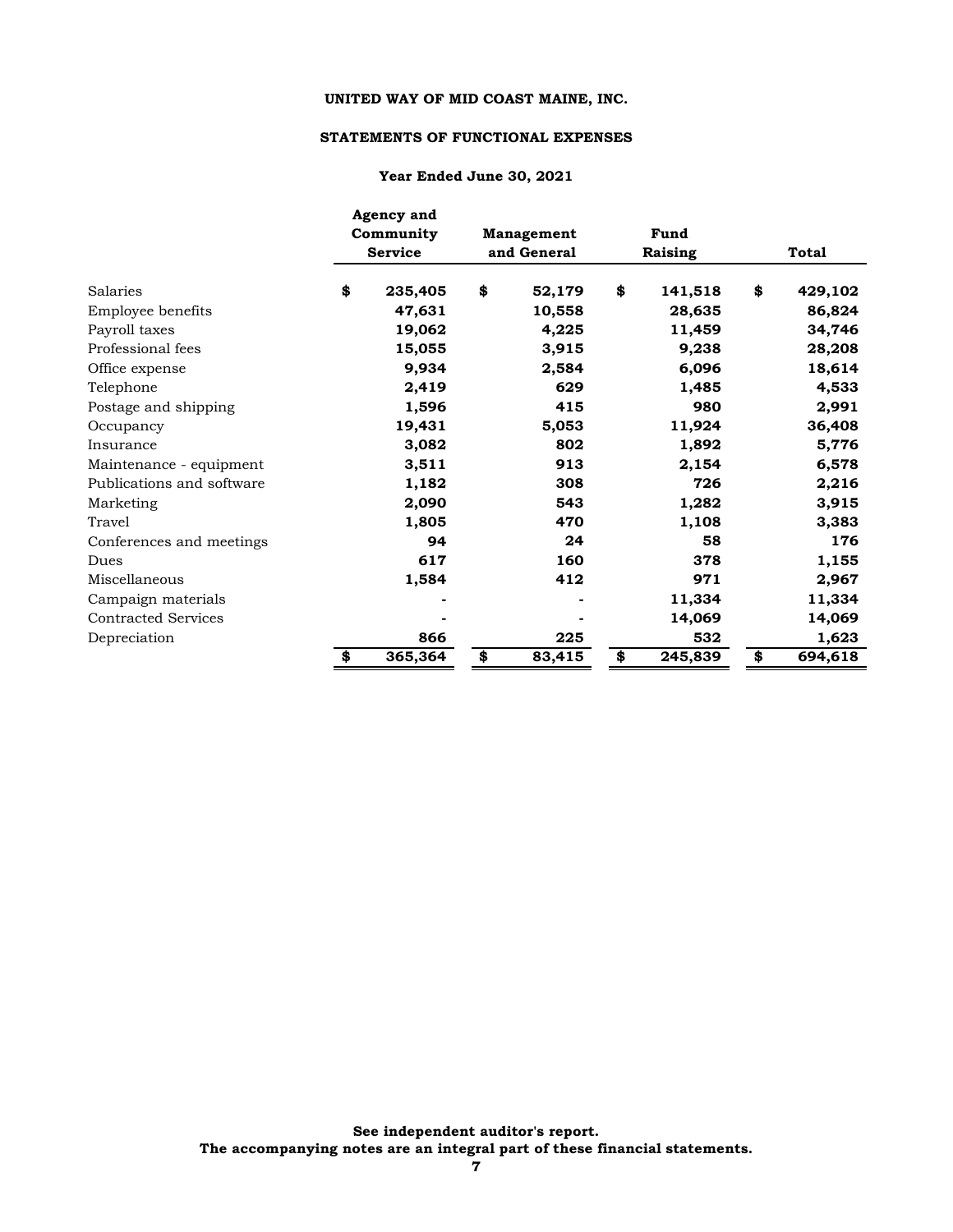# **STATEMENTS OF FUNCTIONAL EXPENSES**

|                            | <b>Agency and</b> |                         |             |               |               |
|----------------------------|-------------------|-------------------------|-------------|---------------|---------------|
|                            | Community         |                         | Management  | Fund          |               |
|                            | <b>Service</b>    |                         | and General | Raising       | Total         |
| Salaries                   | \$<br>255,053     | \$                      | 50,250      | \$<br>107,604 | \$<br>412,907 |
| Employee benefits          | 54,604            |                         | 10,758      | 23,037        | 88,399        |
| Payroll taxes              | 20,194            |                         | 3,978       | 8,520         | 32,692        |
| Professional fees          | 18,182            |                         | 2,868       | 9,128         | 30,178        |
| Office expense             | 8,576             |                         | 1,352       | 4,306         | 14,234        |
| Telephone                  | 2,165             |                         | 341         | 1,087         | 3,593         |
| Postage and shipping       | 2,026             |                         | 319         | 1,017         | 3,362         |
| Occupancy                  | 24,995            |                         | 3,941       | 12,549        | 41,485        |
| Insurance                  | 3,356             |                         | 529         | 1,685         | 5,570         |
| Maintenance - equipment    | 4,496             |                         | 709         | 2,258         | 7,463         |
| Publications and software  | 1,482             |                         | 233         | 744           | 2,459         |
| Marketing                  | 3,425             |                         | 540         | 1,719         | 5,684         |
| Travel                     | 1,995             |                         | 315         | 1,002         | 3,312         |
| Conferences and meetings   | 674               |                         | 106         | 338           | 1,118         |
| Dues                       | 1,562             |                         | 247         | 784           | 2,593         |
| Miscellaneous              | 1,731             |                         | 275         | 869           | 2,875         |
| Campaign materials         |                   |                         |             | 12,682        | 12,682        |
| <b>Contracted Services</b> |                   |                         |             | 17,285        | 17,285        |
| Depreciation               | 1,083             |                         | 170         | 544           | 1,797         |
|                            | \$<br>405,599     | $\overline{\mathbf{v}}$ | 76,931      | \$<br>207,158 | \$<br>689,688 |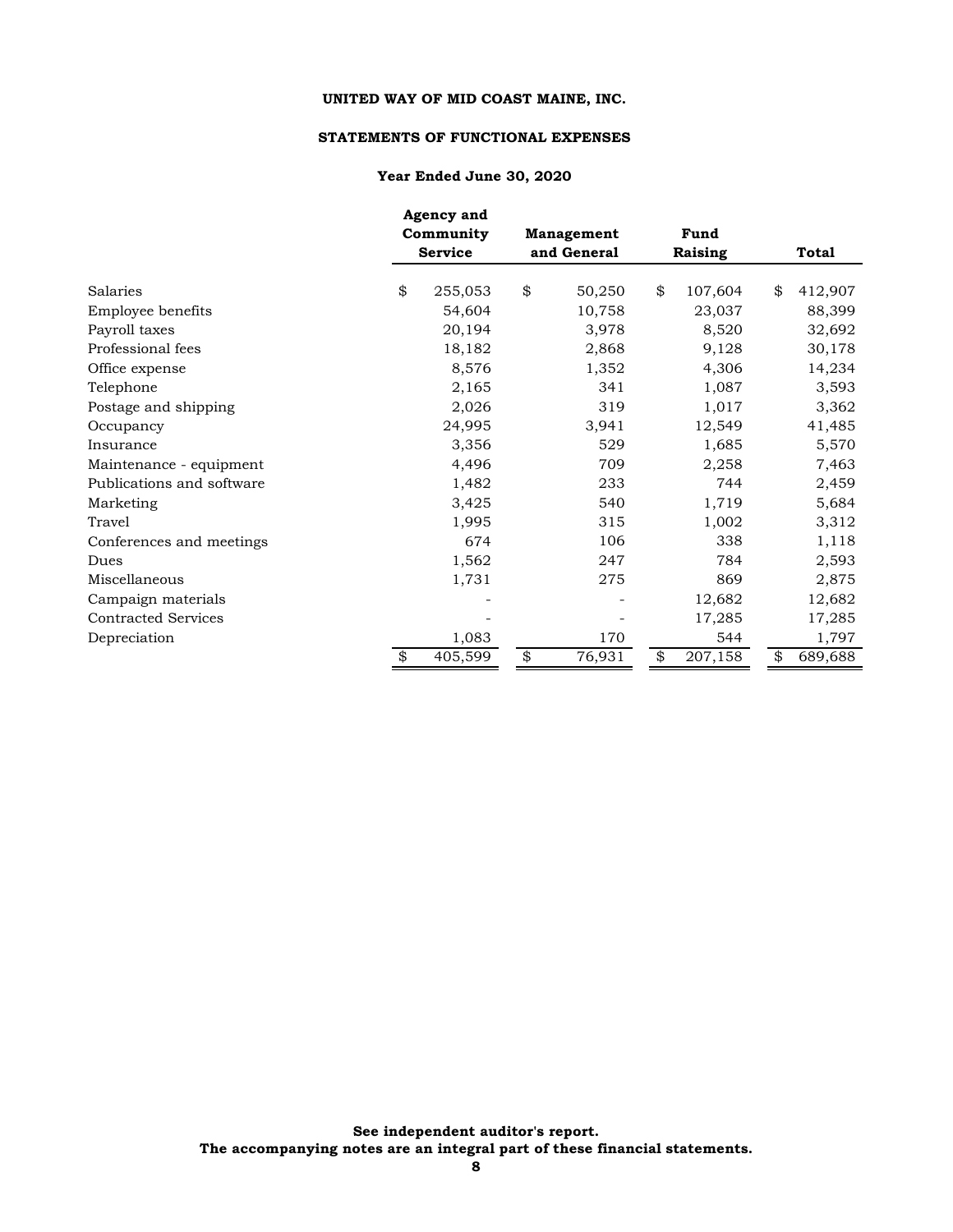# **STATEMENTS OF CASH FLOWS**

|                                                     | 2021          | 2020            |
|-----------------------------------------------------|---------------|-----------------|
| Cash flows from operating activities:               |               |                 |
| Changes in net assets                               | \$<br>172,208 | \$<br>(61, 281) |
| Adjustments to reconcile changes in net assets to   |               |                 |
| net cash flows from operating activities:           |               |                 |
| Depreciation                                        | 1,623         | 1,797           |
| Provision for uncollectible promises to give        | 160,786       | 96,669          |
| Net investment return                               | (4,007)       | (11, 813)       |
| Increase in assets held by the Maine Community      |               |                 |
| Foundation                                          | (130, 718)    | (3,035)         |
| Paycheck Protection Program loan forgiveness        | (100, 100)    |                 |
| (Increase) decrease in operating assets:            |               |                 |
| Promises to give                                    | (96, 178)     | (12, 851)       |
| Other receivable                                    | 8,680         | (2,680)         |
| Prepaid expenses                                    | (2,687)       | 3,101           |
| Increase (decrease) in operating liabilities:       |               |                 |
| Partner agency allocations and designations payable | 473           | (62, 881)       |
| Accounts payable                                    | 7,464         |                 |
| Accrued vacation                                    | (5, 341)      | 6,159           |
| Net cash flows from operating activities            | 12,203        | (46, 815)       |
| Cash flows from investing activities:               |               |                 |
| Purchase of property, plant and equipment           | (3, 843)      |                 |
| Purchase of investments                             | (83, 366)     | (747, 422)      |
| Change in certificates of deposit                   | 56,458        | 449,083         |
| Distribution from Maine Community Foundation        | 15,230        | 14,820          |
| Net cash flows from investing activities            | (15, 521)     | (283, 519)      |
| Cash flows from financing activities:               |               |                 |
| Proceeds from Paycheck Protection Program Loan      |               | 100,100         |
| Net cash flows from financing activities            |               | 100,100         |
| Net change in cash and cash equivalents             | (3, 318)      | (230, 234)      |
| Cash at beginning of year                           | 686,888       | 917,122         |
| Cash end of year                                    | \$<br>683,570 | \$<br>686,888   |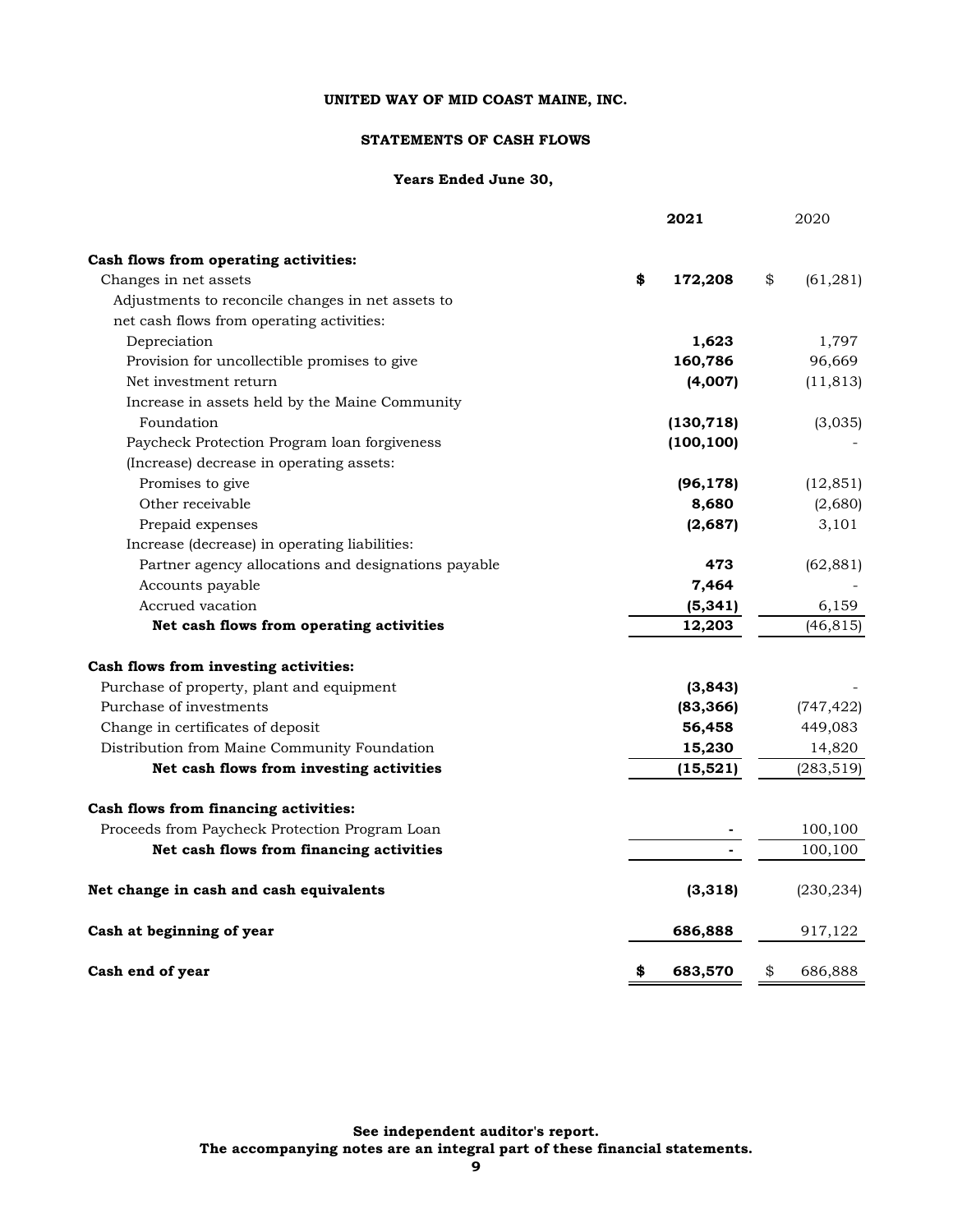#### **NOTES to FINANCIAL STATEMENTS**

#### **June 30, 2021 and 2020**

# **NOTE 1 – PRINCIPAL ACTIVITY AND SIGNIFICANT ACCOUNTING POLICIES**

#### **Nature of the Organization**

United Way of Mid Coast Maine, Inc. (United Way), a Maine nonprofit corporation, was established in 1956 and its mission is to improve lives by mobilizing the caring power of communities. The governance and leadership of the Organization's affairs reside in a volunteer board of directors.

United Way works to improve lives in the priority areas of education, to help people reach their potential; financial stability, to help people meet their basic needs with dignity and move towards greater economic security; and good health, to help people experience safety and wellness in their community. United Way engages and mobilizes people and partners in the Mid Coast area to give, advocate, and volunteer.

United Way solicits and receives contributions for its initiative work to achieve the greatest possible community impact, and for partner agency programs that are effective in changing people's lives in education, financial stability, and health.

## **Cash and Cash Equivalents**

United Way considers all cash and highly liquid financial instruments with original maturities of three months or less, which are neither held for nor restricted by donors for long-term purposes, to be cash and cash equivalents.

During the years ended June 30, 2021 and 2020, United Way's board of directors authorized the closure of certain board designated certificates of deposit accounts to consolidate those assets in a third party managed investment fund. United Way's goal is to better diversify and generate greater returns on its assets.

### **Certificates of Deposit**

Certificates of deposit are comprised of those with original and remaining maturities greater than three months.

United Way separately reports within its statements of financial position certificates of deposit which are board designated and/or restricted by donors.

#### **Promises to Give**

United Way serves and conducts its annual campaign in the Mid Coast Maine region which includes Lincoln and Sagadahoc Counties and the communities of Brunswick and Harpswell.

United Way records unconditional promises to give that are expected to be collected within one year at net realizable value. All promises to give are due in one year therefore no promises to give have been discounted to the present value of their estimated future cash flows.United Way determines the allowance for uncollectible promises to give based on historical experience, an assessment of economic conditions, and a review of subsequent collections. Promises to give are written off when deemed uncollectible.

### **Property, Plant and Equipment**

Property, plant and equipment acquisitions in excess of \$1,000 are recorded at cost, or if donated, at fair value on the date of donation. Depreciation expense is computed on the straight-line basis over the estimated useful lives of the assets, ranging from 5 to 20 years, or in the case of capitalized lease assets or leasehold improvements, the lesser of the useful life of the asset or the lease term. When assets are sold or otherwise disposed of, the cost and related depreciation are removed from the accounts, and any resulting gain or loss is included in the statements of activities. Costs of repairs and maintenance that do not improve or extend the useful lives of the respective assets are expensed currently.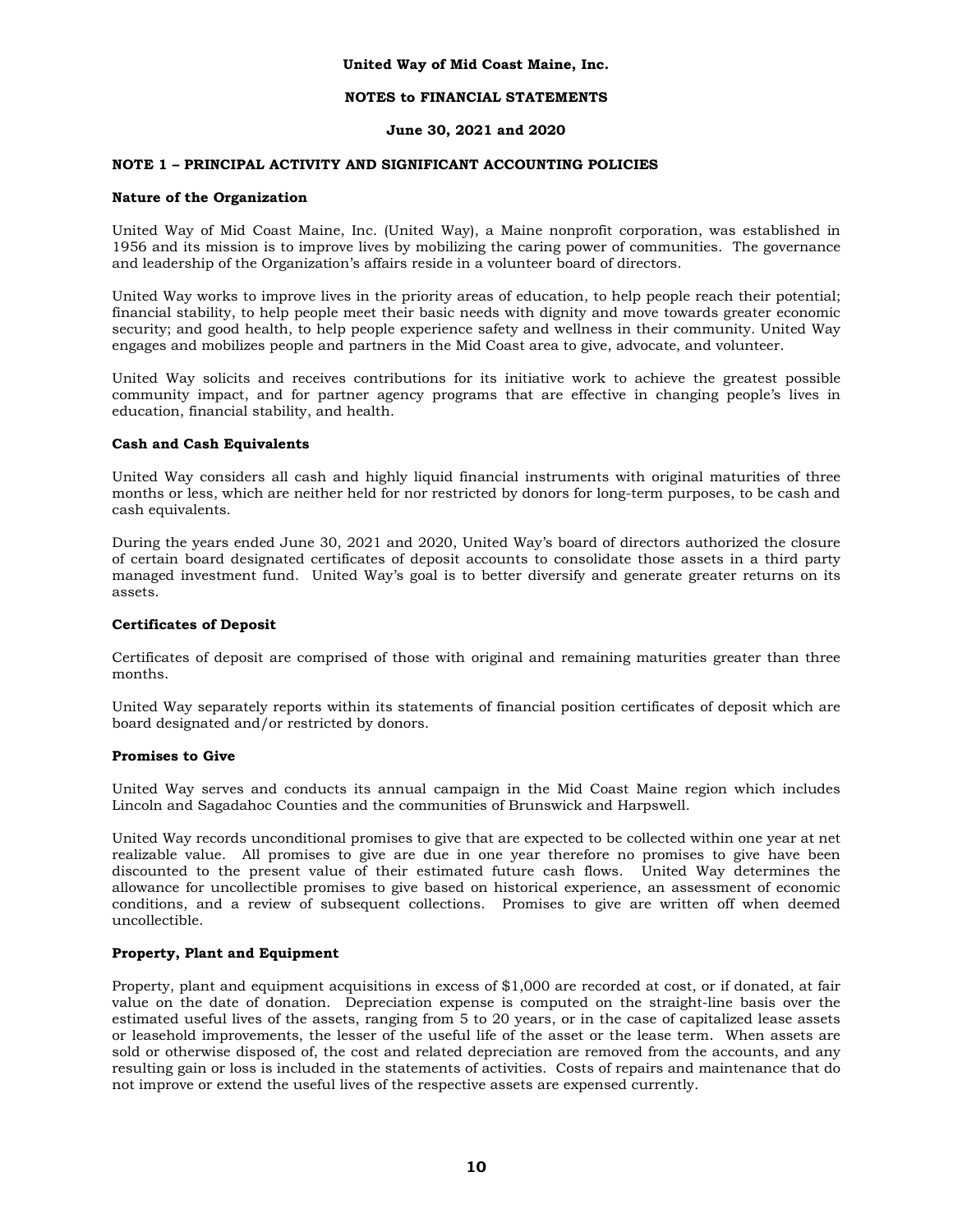#### **NOTES to FINANCIAL STATEMENTS**

### **June 30, 2021 and 2020**

## **NOTE 1 – PRINCIPAL ACTIVITY AND SIGNIFICANT ACCOUNTING POLICIES – CONTINUED**

#### **Interest in Assets Held by the Maine Community Foundation**

United Way is an income beneficiary of assets held by the Maine Community Foundation (MCF) as a result of making nonreciprocal transfers of assets to MCF and specifying itself as the beneficiary. United Way receives distributions from these assets each year. MCF has variance power over these assets. Therefore, the Board of Trustees of MCF (Board) has the power to modify, consistent with State law including seeking the approval of the appropriate court or Attorney General, any restriction or condition on the distribution of funds to United Way if, in the sole judgement of the Board (without the necessity of the approval or any participating trustee, custodian, or agent), such restriction or condition becomes, in effect, unnecessary, incapable of fulfillment, or inconsistent with the charitable needs of the community.

United Way accounts for its rights to the assets held by MCF in accordance with applicable standards. Under the standards, United Way recognizes its irrevocable rights to the cash flows as an asset and as contribution revenue. Contributions are recognized at fair value and classified as an increase in unrestricted net assets. On an annual basis, United Way must remeasure its interest in the assets held by MCF using the same valuation technique that was used to initially measure that interest, classifying the change as either a gain or loss in unrestricted net assets.

#### **Investments**

United Way records investment purchases at cost, or if donated, at fair value on the date of donation. Thereafter, investments are reported at their fair values in the statements of financial position. Net investment return/(loss) is reported in the statements of activities and consists of interest and dividend income, realized and unrealized gains and losses, less investment expenses.

#### **Partner Agency Allocations Payable**

Approved partner agencies receive funding based on a June year end, and the amount committed for the next 6 months is reflected as an allocation payable in the statements of financial position.

#### **Designations Payable**

The financial statements have excluded amounts that were raised for organizations specifically designated by the donors from campaign revenue and program service expenses. Amounts not yet distributed are reflected as designations payable in the statements of financial position.

#### **Net Assets**

Net assets, revenues, gains, and losses are classified based on the existence or absence of donor or grantor imposed restrictions. Accordingly, net assets and changes therein are classified and reported as follows:

*Net Assets Without Donor Restrictions –* Net assets available for use in general operations and not subject to donor (or certain grantor) restrictions.

*Net Assets With Donor Restrictions –* Net assets subject to donor- (or certain grantor-) imposed restrictions. Some donor-imposed restrictions are temporary in nature, such as those that will be met by the passage of time or other events specified by the donor. Other donor-imposed restrictions are perpetual in nature, where the donor stipulates that resources be maintained in perpetuity. Gifts of long-lived assets and gifts of cash restricted for the acquisition of long-lived assets are recognized as revenue when the assets are placed in service. Donor-restricted contributions are reported as increases in net assets with donor restrictions, depending on the nature of the restrictions. When a restriction expires, net assets with donor restrictions are reclassified to net assets without donor restrictions and reported in the statements of activities as net assets released from restrictions.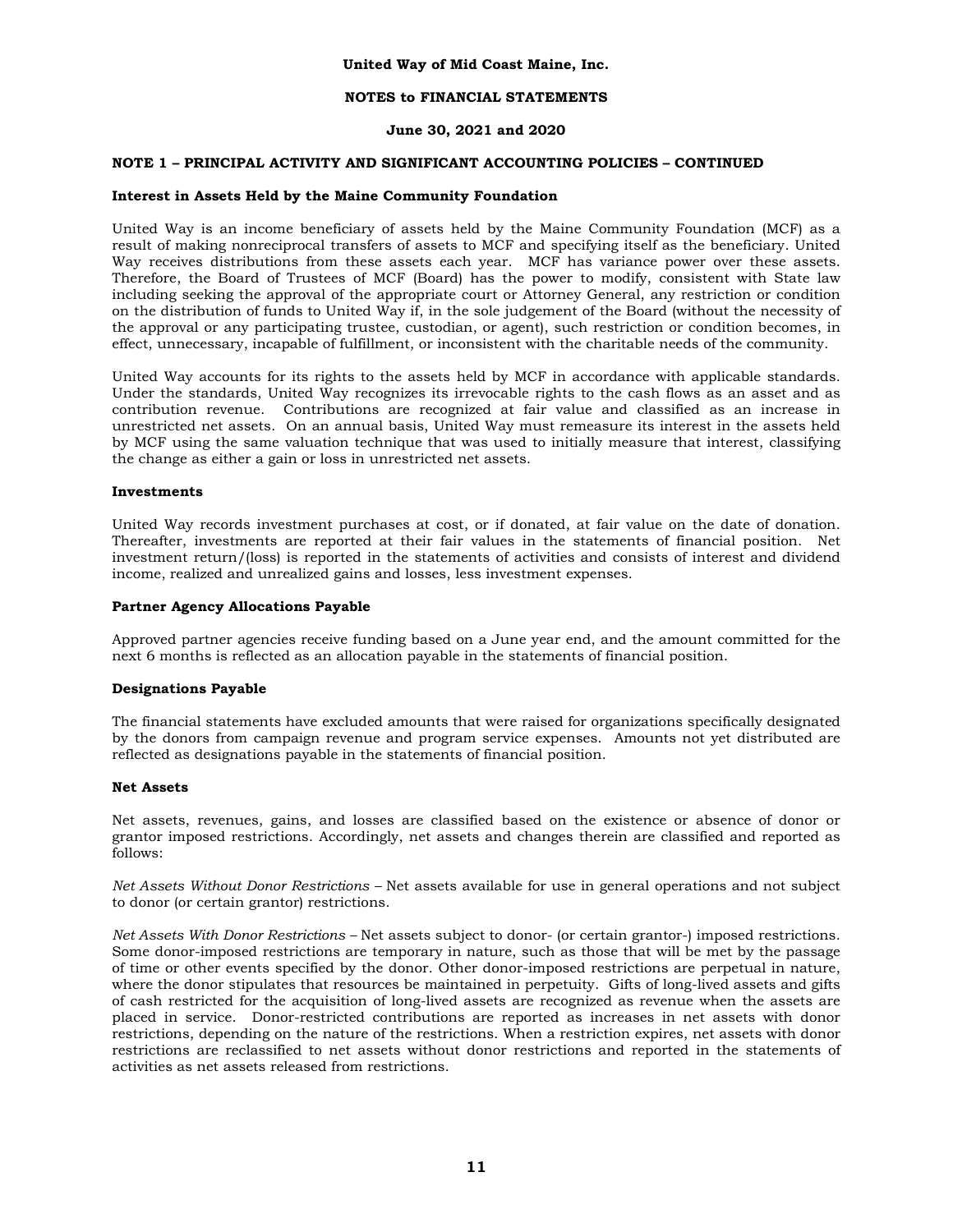#### **NOTES to FINANCIAL STATEMENTS**

#### **June 30, 2021 and 2020**

### **NOTE 1 – PRINCIPAL ACTIVITY AND SIGNIFICANT ACCOUNTING POLICIES – CONTINUED**

#### **Revenue and Revenue Recognition**

Annual United Way campaigns are conducted in the fall of each year. Undesignated campaign contributions are used to support various local health and human service programs of partner agencies; to support other community programs and initiatives; to make grants in support of education, financial stability, and health and safety; and to pay United Way's operating expenses. Donors may choose to designate their promises to give to a partner agency, a non-partner agency that provides health and human services with the State of Maine, or another out-of-area-United Way.

Annual fall campaigns are reduced by promises to give that are designated to other organizations, and by a provision for uncollectible promises to give. The resulting net promises to give are reflected as either with or without donor restrictions. It has been United Way's policy to report approximately one half of campaign results as support with donor restriction in the current year's statement of activities with any remaining balance being included in net assets with donor restrictions at year-end.

Support received by United Way under grants that qualify as exchange type transactions are recognized when the terms of the agreement have been met (generally when related expenditures have been incurred). Amounts received but unearned are included in the statements of financial position as deferred revenue. Support received by United Way that qualify as nonexchange contributions and grants are recognized when cash, securities or other assets, an unconditional promise to give, or notification of a beneficial interest is received. Conditional promises to give are not recognized until the conditions on which they depend have been substantially met.

#### **Contributed Services and Materials**

During the periods ending June 30, 2021 and 2020, a substantial number of volunteers contributed significant amounts of time to United Way's program services and its fund-raising campaigns. These services have not been recognized in the financial statements, as they do not meet the criteria for recognition under applicable standards. Donated materials and equipment are recorded at fair market value on the date of receipt.

### **Functional Allocation of Expenses**

The costs of program and supporting services activities have been summarized on a functional basis in the statements of activities. The statements of functional expenses present the natural classification detail of expenses by function. Accordingly, certain costs have been allocated among the programs and supporting services benefited.

### **Income Taxes**

United Way is exempt from federal income tax under Section 501(c)(3), as confirmed by a determination letter issued by the Internal Revenue Service and is classified as other than a private foundation under IRC Section 509(a)(1). Management evaluated United Way's tax positions and concluded that United Way had taken no uncertain tax positions that required adjustment to the financial statements. United Way does not expect that unrecognized tax benefits or liabilities arising from tax positions will change significantly within the next twelve months.

### **Estimates**

The preparation of financial statements in conformity with generally accepted accounting principles requires United Way to make estimates and assumptions that affect the reported amounts of assets and liabilities at the date of the financial statements and the reported amounts of revenues and expenses during the reporting period. Actual results could differ from those estimates, and those differences could be material.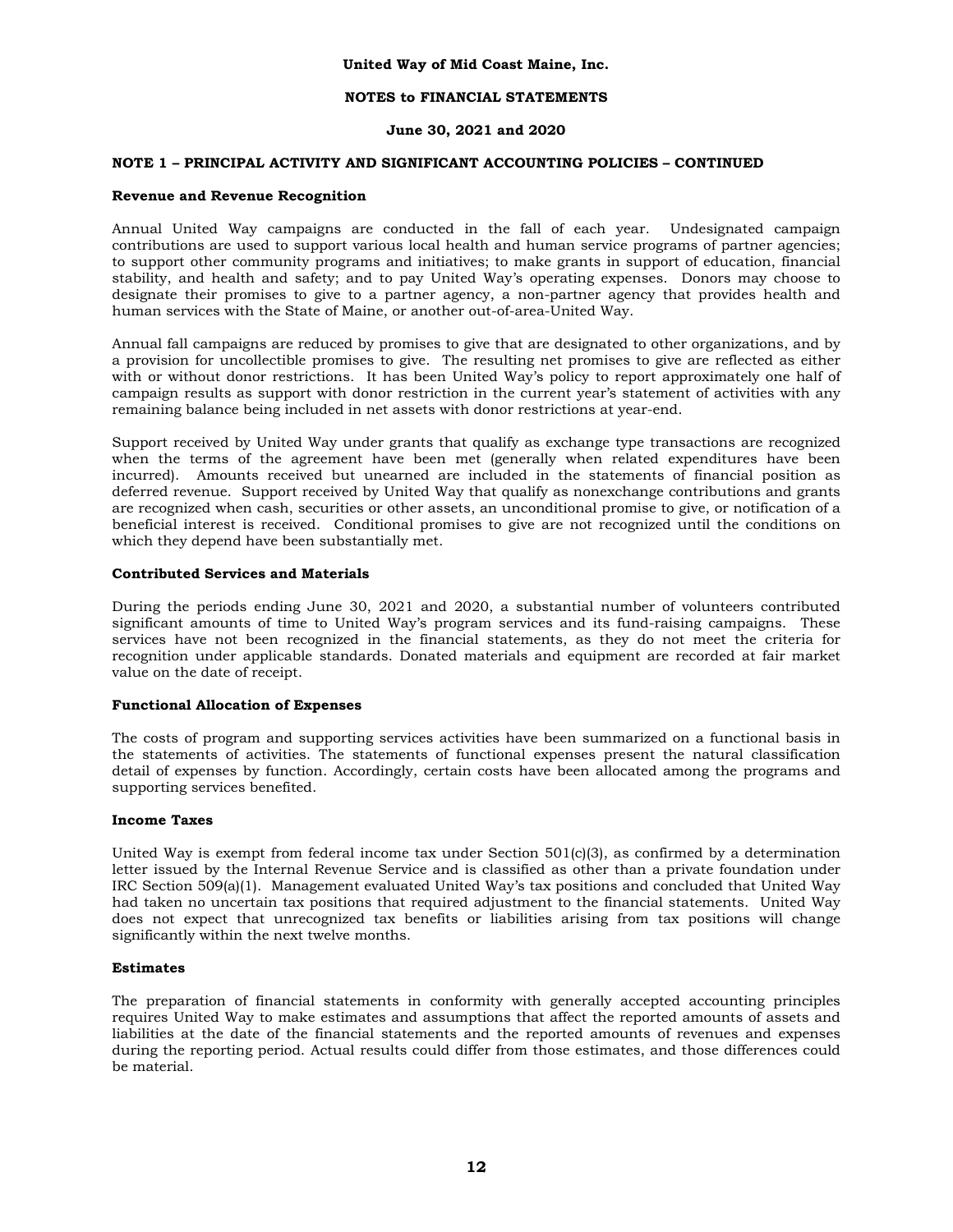### **NOTES to FINANCIAL STATEMENTS**

## **June 30, 2021 and 2020**

## **NOTE 1 – PRINCIPAL ACTIVITY AND SIGNIFICANT ACCOUNTING POLICIES – CONTINUED**

### **Financial Instruments and Credit Risk**

United Way maintains its cash and certificates of deposit accounts at multiple financial institutions. Accounts at the institutions are insured by the Federal Deposit Insurance Corporation (FDIC) up to \$250,000. At various times throughout the year, United Way's cash balance may exceed FDIC insurance. United Way has entered into an account collateral agreement with the financial institution where the account is maintained, the purpose of which is to collateralize amounts in excess of the FDIC insured amount. United Way has not experienced any losses in its cash and certificates of deposit accounts and management believes it has effectively mitigated any significant risks with respect to these accounts.

Credit risk associated with promises to give is considered to be limited due to high historical collection rates and because substantial portions of outstanding amounts are due from donors supportive of United Way's mission. United Way maintains investment accounts that are managed by diversified investment managers and whose performance is monitored by the finance committee of the Board of Directors. United Way also holds an interest in assets held by the Maine Community Foundation. Although the fair value of investments and the interest in assets held by the Maine Community Foundation is subject to fluctuation on a year-to-year basis, management believes that existing investment policies and guidelines are prudent for the long-term benefit of United Way.

### **Reclassifications**

Certain reclassifications of amounts previously reported have been made to the accompanying financial statements to maintain consistency between periods presented. The reclassifications had no impact on previously reported total net assets.

#### **Subsequent Events**

Management has evaluated subsequent events through January 15, 2022, the date the financial statements were available to be issued and determined that any subsequent events that would require recognition or disclosure have been considered in the preparation of the financial statements.

### **NOTE 2 – ACCOUNTING STANDARDS**

#### **Recently Issued Accounting Pronouncements Not Yet Adopted**

#### *Leases*

In February 2016, FASB issued ASU 2016-02, *Leases* (Topic 842). Under this ASU, a lessee should recognize in the statement of financial position a lease liability and lease asset representing its right to use the underlying asset for the term of the lease for both finance and operating leases. An entity may make an accounting policy election not to recognize lease assets and lease liabilities for leases with a term of 12 months or less. Recognition, measurement, and presentation of expenses and cash flows arising from a lease by a lessee have not changed significantly. Qualitative and quantitative disclosures are required by lessees and lessors to enable users of financial statements to assess the amount, timing and uncertainty of cash flows arising from leases. The ASU is effective for fiscal periods beginning after December 15, 2021. Management is currently evaluating the impact adoption of this ASU will have on its financial statements.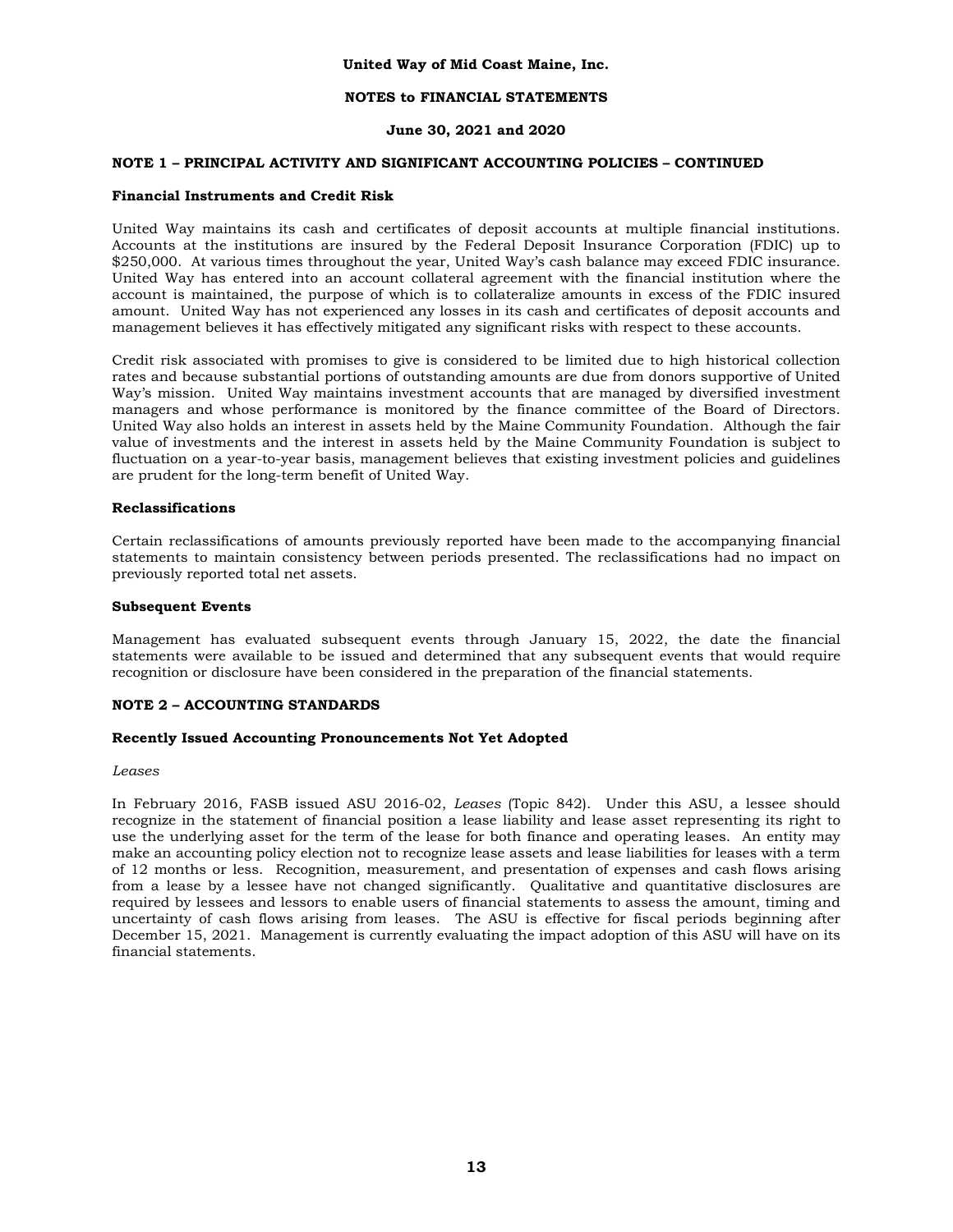#### **June 30, 2021 and 2020**

### **NOTE 3 – LIQUIDITY AND AVAILABILITY**

Financial assets available for general expenditure, that is, without donor or other restrictions limiting their use, within one year of the statement of financial position date, comprise the following:

|                           | 2021        | 2020        |
|---------------------------|-------------|-------------|
| Cash and cash equivalents | \$683,570   | \$686,888   |
| Promises to give          | 561,707     | 626,315     |
| Other receivable          |             | 8,680       |
|                           | \$1,245,277 | \$1,321,883 |

United Way's board of directors has designated net assets totaling \$948,704 for various purposes. United Way does not intend to utilize these funds for general expenditure (other than amounts appropriated as part of United Way's annual budget approval) however these amounts could be made available if necessary.

# **NOTE 4 – FAIR VALUE MEASUREMENTS AND DISCLOSURES**

#### **Fair Value Measurements**

Fair value is the price that would be received to sell an asset or paid to transfer a liability in an orderly transaction between market participants at the measurement date. In determining fair value, United Way uses various methods including market, income and cost approaches. Based on these approaches, United Way often utilizes certain assumptions that market participants would use in pricing the asset or liability, including assumptions about risk and or the risks inherent in the inputs to the valuation technique. These inputs can be readily observable, market corroborated, or generally unobservable inputs. United Way utilizes valuation techniques that maximize the use of observable inputs and minimize the use of unobservable inputs.

Financial assets and liabilities carried at fair value will be classified and disclosed in one of the following three categories:

- Level 1 Valuation for assets and liabilities traded in active exchange markets, such as the New York Stock Exchange.
- Level 2 Valuations for assets and liabilities traded in less active dealer or broker markets. Valuations are obtained from third party pricing services for identical or similar assets or liabilities.
- Level 3 Valuations for assets and liabilities that are derived from other valuation methodologies, including option pricing models, discounted cash flow models and similar techniques. Level 3 valuations incorporate the entity's own assumptions and projections in determining the fair value assigned to such assets or liabilities.

In determining the appropriate levels, United Way performs a detailed analysis of the assets and liabilities. At each reporting period, all assets and liabilities for which the fair value measurement is based on significant unobservable inputs are classified as Level 3.

#### *Investment Securities*

The fair value of fixed income, publicly traded equity securities is based on quoted market prices, when available, or market prices provided by recognized broker dealers. Shares in mutual funds are based on share values reported by the funds as of the last business day of the fiscal year.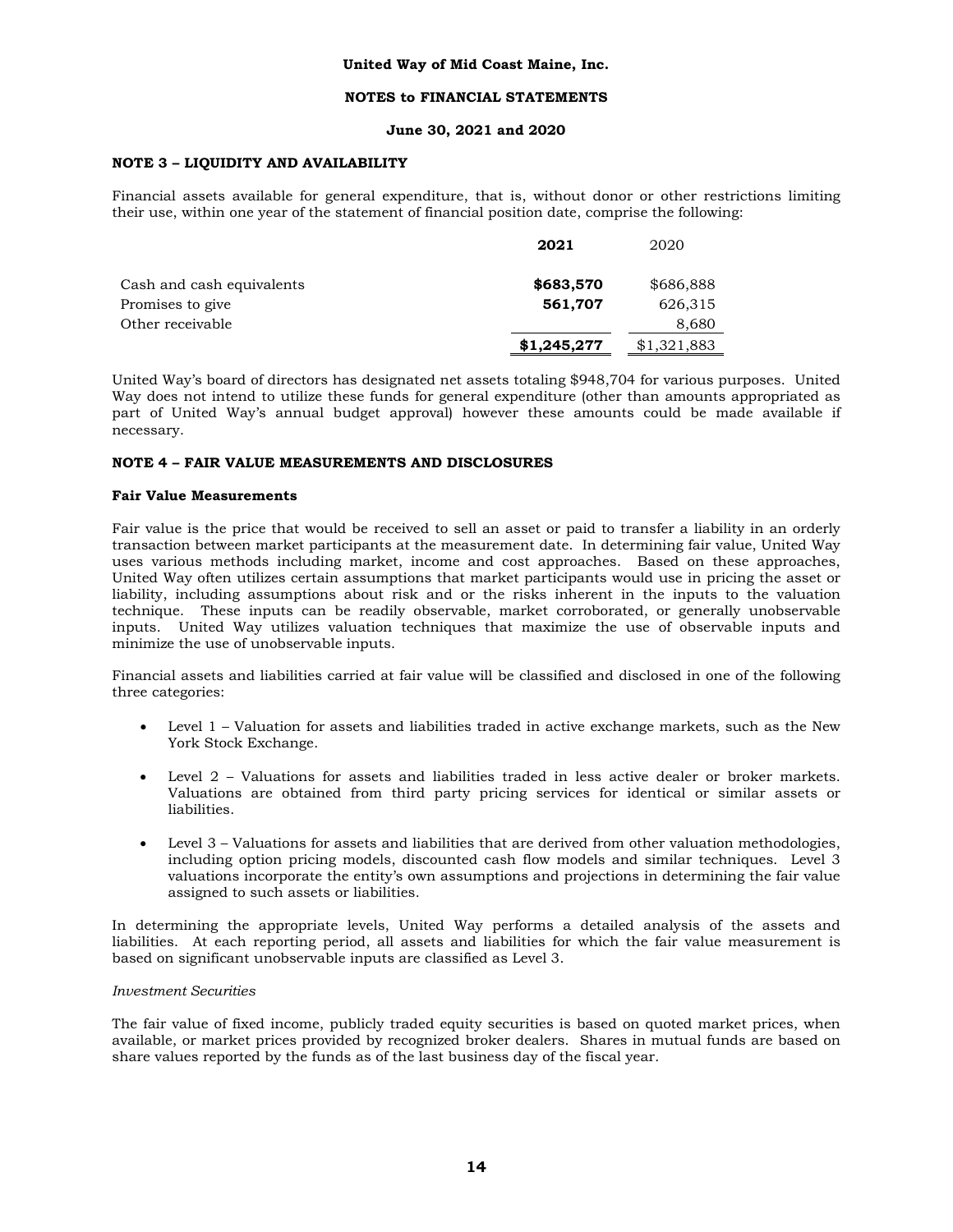### **NOTES to FINANCIAL STATEMENTS**

# **June 30, 2021 and 2020**

# **NOTE 4 – FAIR VALUE MEASUREMENTS AND DISCLOSURES - CONTINUED**

*Interest in Assets Held by the Maine Community Foundation*

The fair value of the interest in assets held by the Maine Community Foundation (MCF) is based on annual and semi-annual valuations, fund statements, and statements of activities provided to United Way.

The following table presents assets measured at fair value on a recurring basis as of June 30, 2021:

|                              | Fair Value  | Level 1   | Level 2   | Level 3   |
|------------------------------|-------------|-----------|-----------|-----------|
| Cash and cash<br>equivalents | \$173,700   | \$173,700 |           |           |
| Corporate bonds              | 535,002     |           | \$535,002 |           |
| Mutual funds                 | 137,906     | 137,906   |           |           |
| Interest in assets held      |             |           |           |           |
| by MCF                       | 499,185     |           |           | \$499,185 |
| Total Investments            | \$1,345,793 | \$311,606 | \$535,002 | \$499,185 |

The following table presents assets measured at fair value on a recurring basis as of June 30, 2020:

|                         | Fair Value  | Level 1   | Level 2   | Level 3   |
|-------------------------|-------------|-----------|-----------|-----------|
| Cash and cash           |             |           |           |           |
| equivalents             | \$292,001   | \$292,001 |           |           |
| Corporate bonds         | 405,064     |           | \$405,064 |           |
| Mutual funds            | 62,170      | 62,170    |           |           |
| Interest in assets held |             |           |           |           |
| by MCF                  | 383,697     |           |           | \$383,697 |
| Total Investments       | \$1,142,932 | \$354,171 | \$405,064 | \$383,697 |

See Note 6 for summarized activity of level 3 classified assets.

# **NOTE 5 – PROMISES TO GIVE**

Promises to give, less allowance for uncollectible pledges, are summarized as follows as of June 30:

|                                                    | 2021      | 2020      |
|----------------------------------------------------|-----------|-----------|
| Promises to give                                   | \$691,707 | \$756,315 |
| Less: allowance for uncollectible promises to give | (130,000) | (130,000) |
| Promises to give, net                              | \$561,707 | \$626,315 |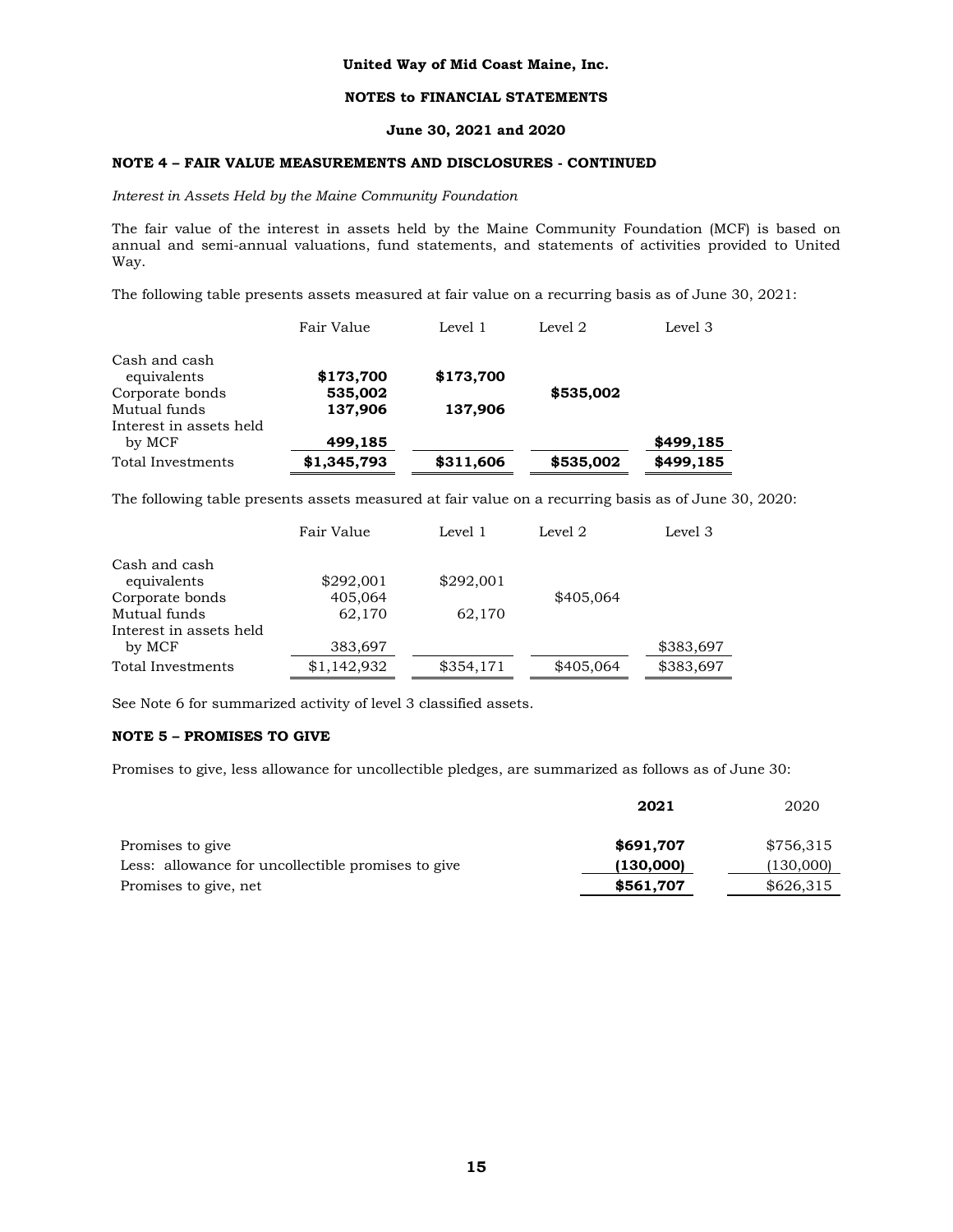#### **June 30, 2021 and 2020**

### **NOTE 6 – INTEREST IN ASSETS HELD BY THE MAINE COMMUNITY FOUNDATION**

The following schedule summarizes the market value of the interest in assets held by the Maine Community Foundation as of June 30:

|                              | 2021      | 2020      |
|------------------------------|-----------|-----------|
| Beginning balance            | \$383,697 | \$395,482 |
| Interest and dividend income | 1.344     | 2,104     |
| Gains (losses)               | 138,320   | 6,826     |
| Fees                         | (8,946)   | (5,895)   |
| Distribution to United Way   | (15,230)  | (14, 820) |
| Ending balance               | \$499,185 | \$383,697 |

The following schedule summarizes the net increase (decrease) in assets held by the Maine Community Foundation as reflected in the statements of activities for the years ended June 30:

|                              | 2021      | 2020    |
|------------------------------|-----------|---------|
| Interest and dividend income | \$1,344   | \$2,104 |
| Gains (losses)               | 138,320   | 6,826   |
| Fees                         | (8,946)   | (5,895) |
| Net increase (decrease)      | \$130,718 | \$3,035 |

### **NOTE 7 – PARTNER AGENCY ALLOCATIONS PAYABLE**

Funding to partner agencies is approved annually by the Board of Directors. During the year ended June 30, 2021, the Board of Directors approved a total amount of \$764,796 in partner agency funding to be distributed between July 1, 2021 and June 30, 2022. The first two quarterly payments are paid from the fall 2020 campaign and are recorded as a liability on the accompanying financial statements. The last two quarterly payments are paid from and contingent upon the fall 2021 campaign and local economic conditions.

Funding to partner agencies is approved annually by the Board of Directors. During the year ended June 30, 2020, the Board of Directors approved a total amount of \$743,544 in partner agency funding to be distributed between July 1, 2020 and June 30, 2021. The first two quarterly payments are paid from the fall 2019 campaign and are recorded as a liability on the accompanying financial statements. The last two quarterly payments are paid from and contingent upon the fall 2020 campaign and local economic conditions.

See Note 11 for additional disclosures related to partner agency funding and other community impact distributions.

## **NOTE 8 – PAYCHECK PROTECTION PROGRAM LOAN**

During the year ended June 30, 2020, United Way qualified for and received a loan pursuant to the Paycheck Protection Program, a program implemented by the U.S. Small Business Administration under the Coronavirus Aid, Relief, and Economic Security (CARES) Act, from a qualified lender (PPP Lender) for an aggregate principal amount of \$100,100 (PPP Loan). United Way applied for loan forgiveness during the year ended June 30, 2021 under the provisions of the CARES Act. Loan forgiveness is subject to the sole approval of the U.S. Small Business Administration. United Way was eligible for loan forgiveness in an amount equal to payments made during the 24-week period beginning on the Loan date, with the exception that no more than 40% of the amount of loan forgiveness may be for expenses other than payroll expenses. United Way used its loan proceeds to partially subsidize direct payroll expenses. United Way's loan forgiveness application was approved during the year ended June 30, 2021. As a result, United Way recorded loan forgiveness revenue in the 2021 statement of activities.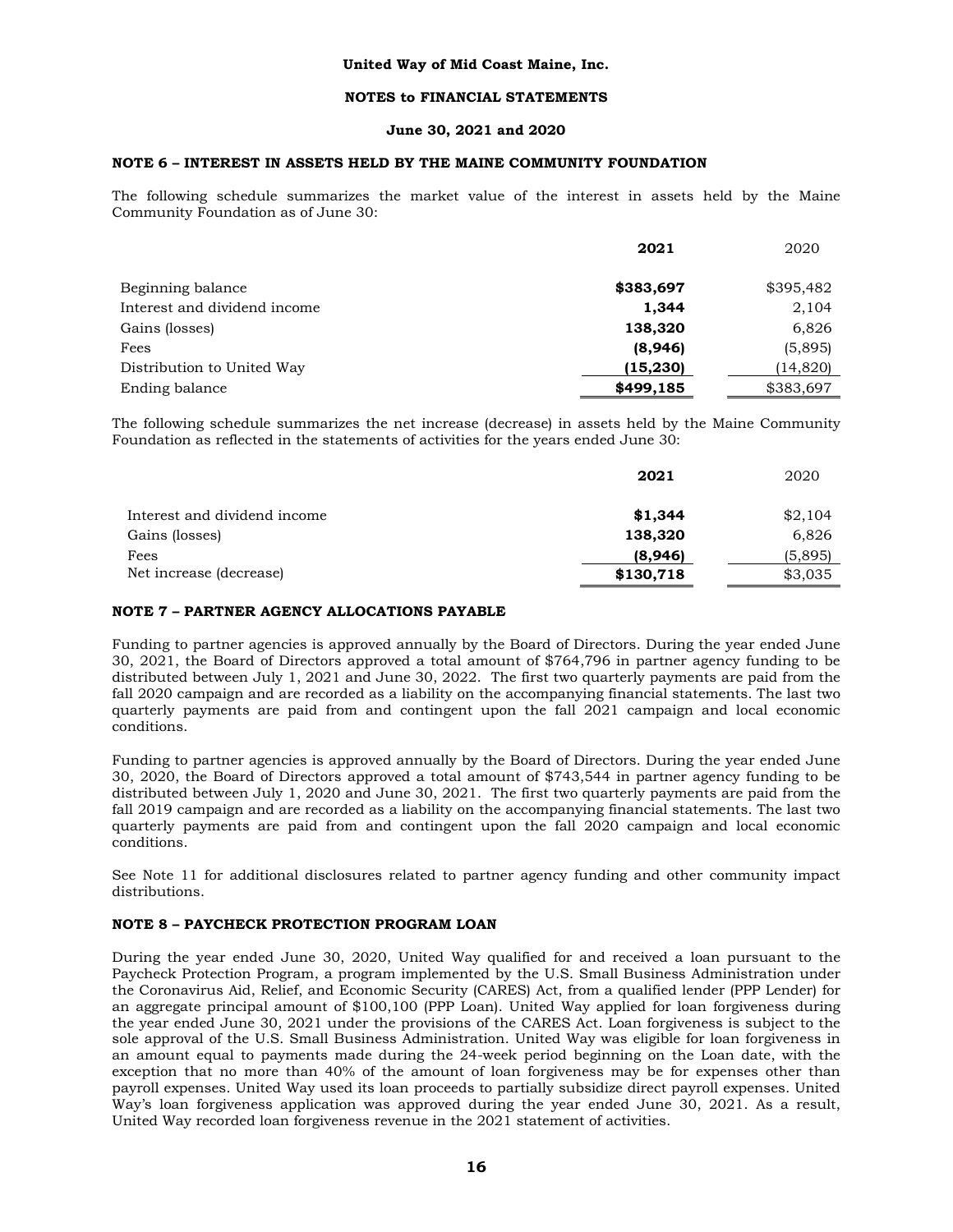# **June 30, 2021 and 2020**

# **NOTE 9 – BOARD DESIGNATED NET ASSETS**

Board designated net assets consisted of the following as of June 30:

|                          | 2021      |           |  |
|--------------------------|-----------|-----------|--|
| Endowment                | \$354,599 | \$272,562 |  |
| Stabilization reserve    | 460,522   | 457,708   |  |
| Operating reserve        | 80,082    | 119,001   |  |
| Home visiting initiative | 17,300    | 17,300    |  |
| Harbor Children's Center | 36,201    | 36,171    |  |
| Total                    | \$948,704 | \$902,742 |  |

# **NOTE 10 – NET ASSETS WITH DONOR RESTRICTIONS**

Net assets with donor restrictions are restricted for the following purposes or periods:

|                                               | 2021      | 2020      |
|-----------------------------------------------|-----------|-----------|
| Subject to expenditure for specified purpose: |           |           |
| Provision of food and shelter                 | \$265,731 | \$235,731 |
| CA\$H Coalition                               | 9,970     | 6,541     |
| Diaper Project                                | 21,871    | 6,574     |
| Other                                         | 4,667     |           |
|                                               | 302,239   | 248,846   |
| Subject to passage of time:                   |           |           |
| Campaign                                      | 310,613   | 329,402   |
|                                               | 612,852   | 578,248   |
|                                               |           |           |
| Not subject to spending or passage of time.   | 1,400     | 1,400     |
|                                               | \$614,252 | \$579.648 |

Net assets were released from donor restrictions by incurring expenses satisfying the restricted purpose or by occurrence of the passage of time or other events specified by the donors as follows for the years ended June 30:

|                                         | 2021      | 2020        |
|-----------------------------------------|-----------|-------------|
| Provision of food and shelter (purpose) | \$20,000  | \$26,450    |
| CA\$H Coalition (purpose)               | 4,571     | 6,519       |
| Diaper Project (purpose)                | 7,371     | 9,809       |
| COVD 19 Urgent Needs Project (purpose)  |           | 221,704     |
| Other projects (purpose)                | 6,159     | 19,681      |
| Campaign (passage of time)              | 797,686   | 864,230     |
|                                         | \$835,787 | \$1,148,393 |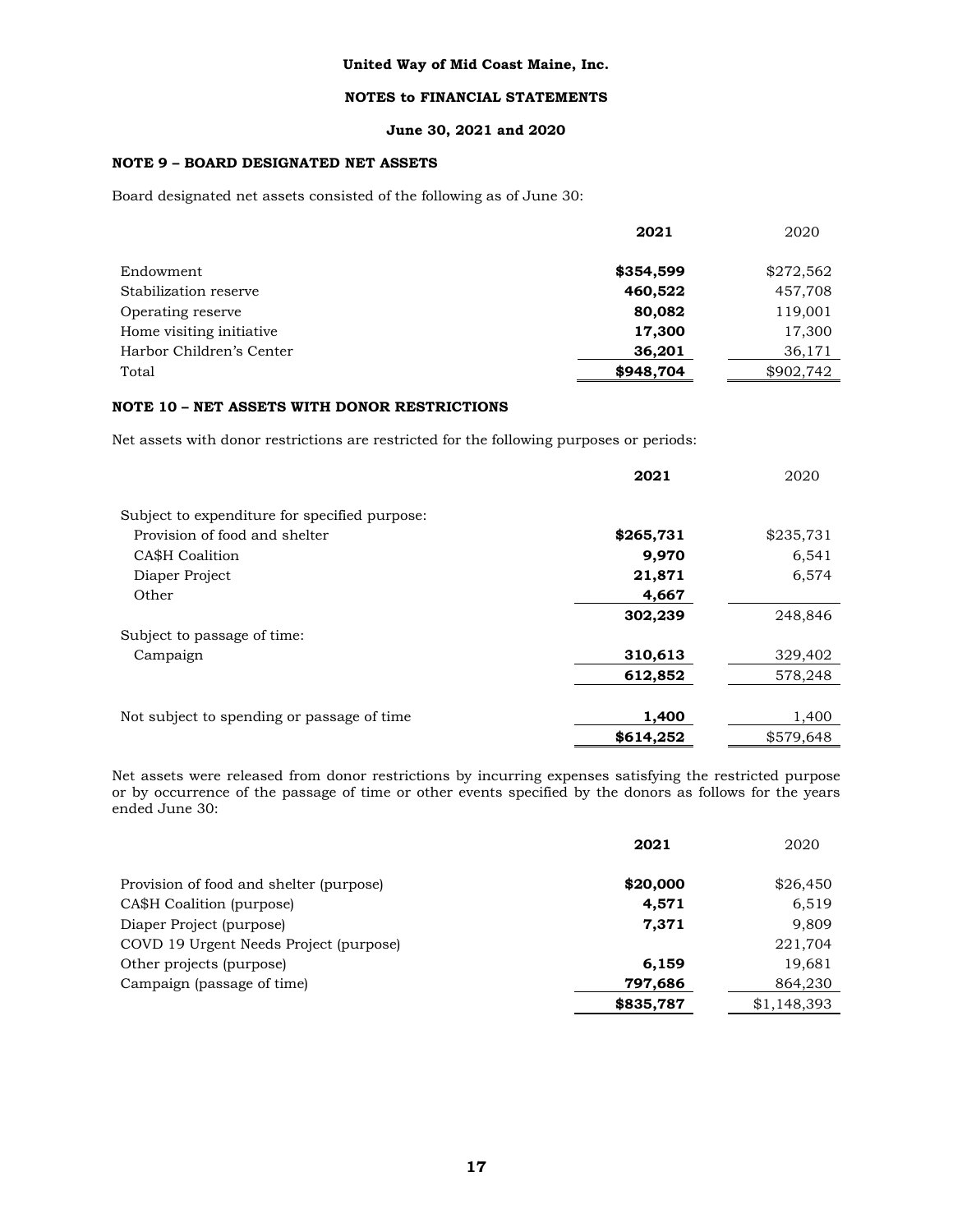### **June 30, 2021 and 2020**

## **NOTE 11 – PARTNER AGENCY FUNDING AND OTHER COMMUNITY IMPACT DISTRIBUTIONS AND ACTIVITIES**

### *Partner Agency*

Partner agency funding was approved for programs in the following areas for the years ended June 30:

|                                      | 2021      |           |  |
|--------------------------------------|-----------|-----------|--|
| Success by 6: Early Childhood        | \$217,289 | \$190,397 |  |
| Healthcare & Safety                  | 154,480   | 141,840   |  |
| Basic Needs/Safety Net               | 174,281   | 216,826   |  |
| <b>Healthy Community Connections</b> | 218,746   | 194,481   |  |
| Total                                | \$764,796 | \$743,544 |  |

*Success By 6:* Early Childhood: dedicated to ensuring that all Mid Coast children get the best possible start in life.

Healthcare & Safety: dedicated to everyone having access to affordable and high-quality healthcare and being safe from abuse and violence.

Basic Needs/Safety Net: promotes financial stability and independence by supporting programs dedicated to meeting the basic needs of the community, offering food and shelter, and increasing independence.

Healthy Community Connections: fosters emotional health through positive relationships such as youth mentors and elder volunteer matches and community inclusion for people who could otherwise be isolated.

### *Additional Community Impact Distributions*

During the year ended June 30, 2021, United Way received \$22,667 from various donors in support of the Diaper Project including: \$2,000 from Bath Iron Works; \$1,853 from Bath Savings Institution; \$5,000 from the Davenport Trust; and \$7,000 from the Doree Taylor Foundation, among others. United Way has collected and distributed, to date, close to 400,000 diapers to the Mid Coast community.

United Way also supported the statewide Keep Me Warm effort that raised funds which were distributed proportionally to each of the United Ways and Community Action Programs in the state. The Board of Directors approved the distribution of United Way of Mid Coast Maine's share of \$4,759 to support fuel assistance at a number of programs in the region.

The Board of Directors agreed to make the Midcoast CA\$H Coalition an initiative of UWMCM in order to keep its current responsibilities, and to provide all program management. The move ensured that this extremely successful program, which is so closely aligned with United Way's mission, continues to provide the quality of service that it has demonstrated each year. During the year ended June 30, 2021, United Way received the following funds in support of this initiative: Bath Savings Institution, \$2,000; First Federal Savings, \$500; Davenport Trust, \$4,000; Norway Savings Bank, \$500; Damariscotta Bank, \$1,000; and \$8,680 from IRS VITA grant funding. United Way also released \$6,541 of prior year restricted funds for use on this initiative during the year ended June 30, 2021.

#### *Other Community Impact Activities*

During the year ended June 30, 2021, United Way distributed one-time funding from the Dylan Ellis Cook Memorial Fund to Tedford Housing \$10,000, Oasis Free Clinics \$5,000, and Spectrum Generations-Meals on Wheels \$5,000, for a total of \$20,000. A one-time gift was also distributed as part of Jaki Ellis and Andrew Cook's campaign contribution to Midcoast Maine Community Action, \$4,000.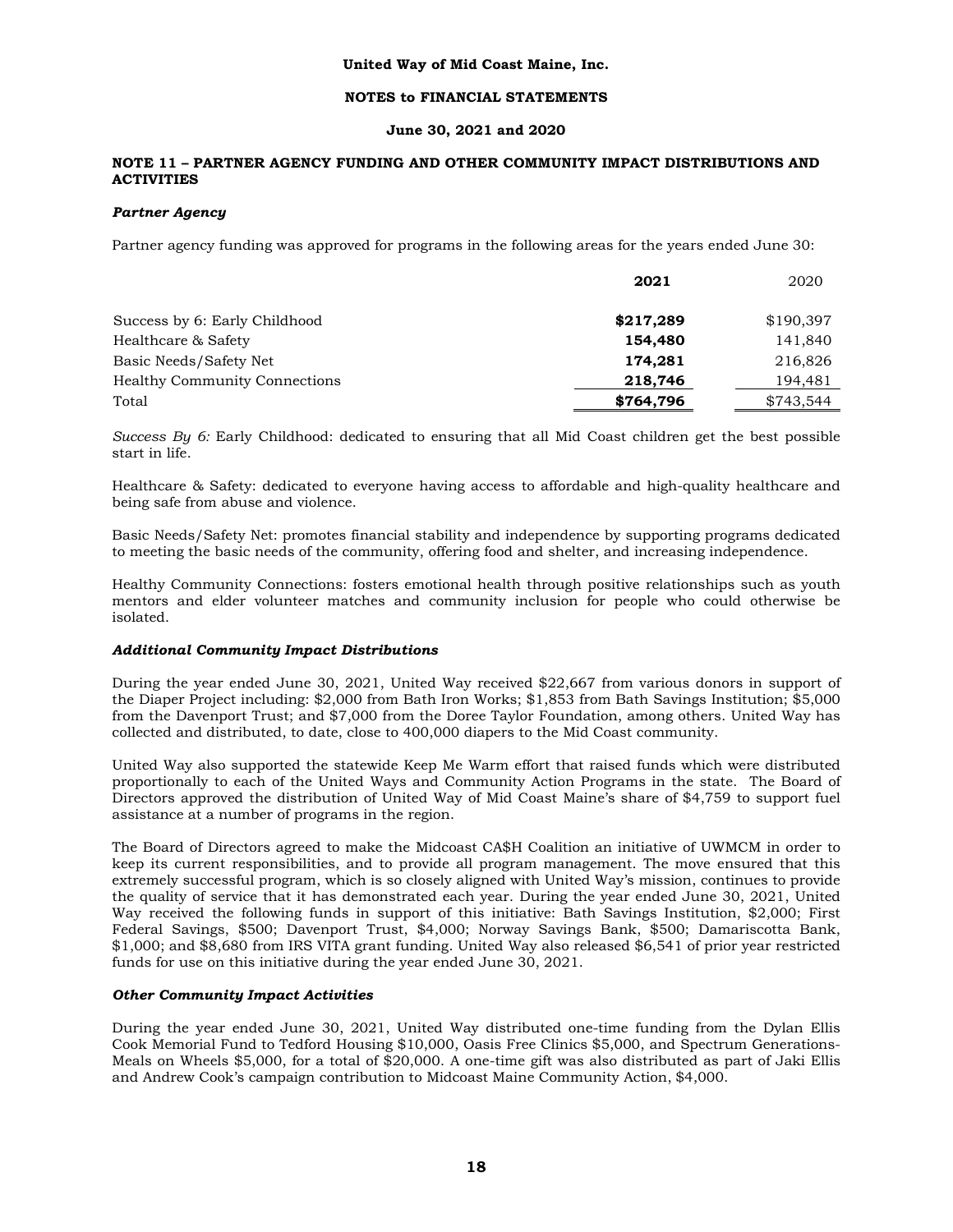### **NOTES to FINANCIAL STATEMENTS**

### **June 30, 2021 and 2020**

### **NOTE 11 – PARTNER AGENCY FUNDING AND OTHER COMMUNITY IMPACT DISTRIBUTIONS AND ACTIVITIES – CONTINUED**

#### *Other Community Impact Activities – continued*

United Way, in collaboration with all other nine United Ways in Maine and Ingraham (since merged to become The Opportunity Alliance) launched 2-1-1 Maine, Inc. in 2006, providing an efficient and costeffective response to the growing complexities and needs in social, health, economic and human services. Through a 24-hour a day Call Center and statewide database accessible through the internet, 2-1-1 Maine makes confidential access to information, services and opportunities available free, anytime, anywhere for anyone in the State of Maine. During the year ended June 30, 2021, the Board of Directors approved and distributed \$33,348 to the 2-1-1 Maine Initiative.

United Way distributed \$1,636 in support of the statewide Volunteer Maine's volunteer matching software, Get Connected, which supports United Way of Mid Coast Maine's role as a community resource on volunteerism and gateway for volunteer involvement and engagement.

United Way provided \$2,500 to the Maine Children's Alliance for the Maine Policy and Advocacy Project, also referred to as the Right from the Start Coalition. United Way provides this support along with other foundations and United Ways as part of the Early Childhood Funders Group.

### **NOTE 12 – FUNCTIONALIZED EXPENSES**

The financial statements report certain categories of expenses that are attributed to more than one program or supporting function. Therefore, expenses require allocation on a reasonable basis that is consistently applied. Salaries, related taxes, benefits and various other operating expenditures are allocated on the basis of estimates of time and effort. When applicable, certain costs are directly allocated among program and supporting functions.

## **NOTE 13 – UNITED WAY WORLDWIDE**

During the years ended June 30, 2021 and 2020, annual dues in the amount of \$26,441 and \$17,988, respectively, were paid to United Way Worldwide for support services, including use of branded materials, and volunteer and staff development. United Way complies with United Way Worldwide's membership certification standards.

## **NOTE 14 – RETIREMENT PLAN**

United Way maintains a Tax Deferred Annuity (Section 403b) plan. The plan covers all employees who have satisfied a one-year service requirement. United Way contributes 5% of each eligible employee's compensation and matches up to an additional 5% employee contribution. Total retirement plan contributions for the years ended June 30, 2021 and 2020 were \$33,693 and \$41,386, respectively.

# **NOTE 15 – LEASES**

United Way leases its office space from Mid Coast Community Action Program. The current lease agreement expires August 1, 2022 and the lease has two additional two-year renewal option. During the current term, the annual rent is \$24,898.

Rent expense for the years ended June 30, 2021 and 2020 was \$25,361 and \$31,021, respectively and is included in occupancy in the statements of functional expenses.

# **NOTE 16 – CONCENTRATIONS**

During each of the years ended June 30, 2021 and 2020, United Way received campaign revenues of approximately 26% and 28% from one organization and its employees, respectively.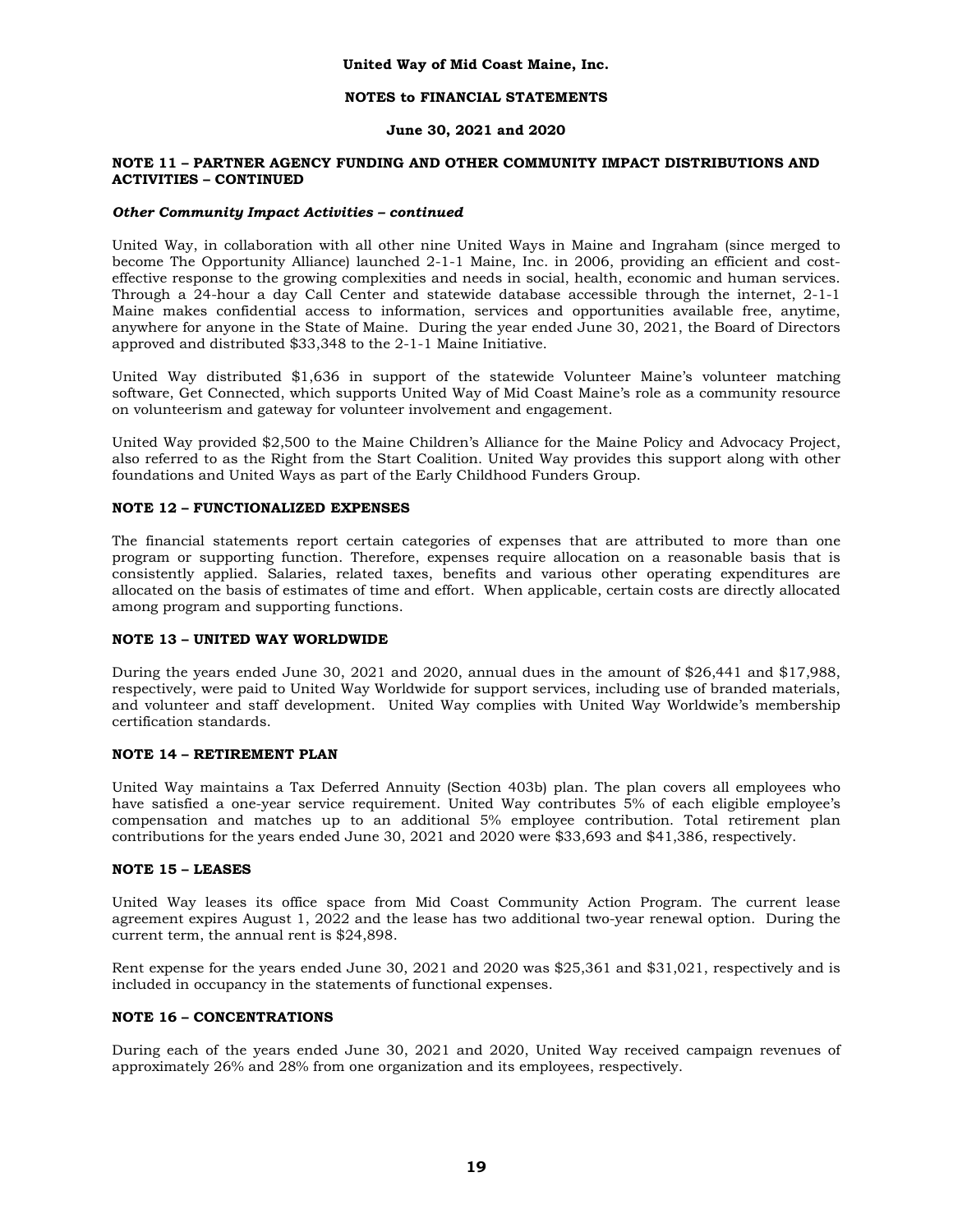# **SCHEDULE OF PARTNER AGENCY FUNDING**

|                                              |    | From<br>Community<br>Fund |    | By<br>Donor<br>Choice |    | <b>Total</b> |  |
|----------------------------------------------|----|---------------------------|----|-----------------------|----|--------------|--|
| Bath Area Family YMCA                        | \$ | 46,000                    | \$ | 2,987                 | \$ | 48,987       |  |
| Big Brother Big Sisters Bath/Brunswick       |    | 27,000                    |    | 3,934                 |    | 30,934       |  |
| Big Brother Big Sisters of Mid-Maine         |    | 25,496                    |    | 78                    |    | 25,574       |  |
| Boothbay Region Community Resource Council   |    | 16,500                    |    |                       |    | 16,500       |  |
| Boothbay Region District Nursing Association |    | 4,000                     |    |                       |    | 4,000        |  |
| Brunswick Area Respite Care                  |    | 23,000                    |    | 933                   |    | 23,933       |  |
| Catholic Charities of Maine                  |    | 14,400                    |    | 1,180                 |    | 15,580       |  |
| Central Lincoln County YMCA                  |    | 9,000                     |    | 328                   |    | 9,328        |  |
| Coast Kids Preschool                         |    | 15,000                    |    | 1,128                 |    | 16,128       |  |
| Elmhurst, Inc.                               |    | 10,800                    |    | 734                   |    | 11,534       |  |
| <b>Family Focus</b>                          |    | 58,446                    |    | 1,164                 |    | 59,610       |  |
| Gathering Place                              |    | 11,000                    |    | 443                   |    | 11,443       |  |
| Girl Scouts of Maine                         |    | 7,400                     |    | 1,167                 |    | 8,567        |  |
| Good Shepard Food Bank                       |    |                           |    | 17,952                |    | 17,952       |  |
| Habitat for Humanity / 7 Rivers Maine        |    | 10,500                    |    | 701                   |    | 11,201       |  |
| Healthy Kids! A Family Resource Network      |    | 42,000                    |    | 210                   |    | 42,210       |  |
| Home to Home                                 |    | 6,580                     |    |                       |    | 6,580        |  |
| Independence Association of Maine            |    | 17,100                    |    | 1,272                 |    | 18,372       |  |
| Lincoln County Dental                        |    | 6,500                     |    | 96                    |    | 6,596        |  |
| Maine Family Planning                        |    | 5,625                     |    | 920                   |    | 6,545        |  |
| Mid Coast Chapter American Red Cross         |    | 12,500                    |    | 2,192                 |    | 14,692       |  |
| Mid Coast Hunger Prevention                  |    | 13,000                    |    | 5,075                 |    | 18,075       |  |
| Midcoast Community Alliance                  |    | 9,000                     |    |                       |    | 9,000        |  |
| Midcoast Literacy                            |    | 34,304                    |    | 146                   |    | 34,450       |  |
| Midcoast Maine Community Action              |    | 75,240                    |    | 616                   |    | 75,856       |  |
| Mobius, Inc.                                 |    | 13,950                    |    | 1,044                 |    | 14,994       |  |
| MSAD 75 School Based Health Center           |    | 16,450                    |    | 548                   |    | 16,998       |  |
| New Hope for Women, Inc.                     |    | 29,848                    |    | 1,028                 |    | 30,876       |  |
| OASIS Health Clinic                          |    | 30,000                    |    | 2,478                 |    | 32,478       |  |
| Parent Program of Mid Coast Maine, Inc.      |    |                           |    | 75                    |    | 75           |  |
| People Plus Center                           |    | 19,600                    |    | 1,058                 |    | 20,658       |  |
| Pine Tree Legal Assistance                   |    | 22,000                    |    | 430                   |    | 22,430       |  |
| Planned Parenthood of NNE                    |    | 10,152                    |    | 5,768                 |    | 15,920       |  |
| Sexual Assault Support Serv. of Mid Coast    |    | 14,405                    |    | 1,164                 |    | 15,569       |  |
| Spectrum Generations - Meals on Wheels       |    | 25,000                    |    | 2,949                 |    | 27,949       |  |
| <b>Tedford Housing</b>                       |    | 63,000                    |    | 1,402                 |    | 64,402       |  |
| Through These Doors                          |    | 6,000                     |    | 17                    |    | 6,017        |  |
| The Salvation Army Bath/Brunswick            |    | 14,000                    |    | 487                   |    | 14,487       |  |
|                                              | \$ | 764,796                   | \$ | 61,704                | \$ | 826,500      |  |